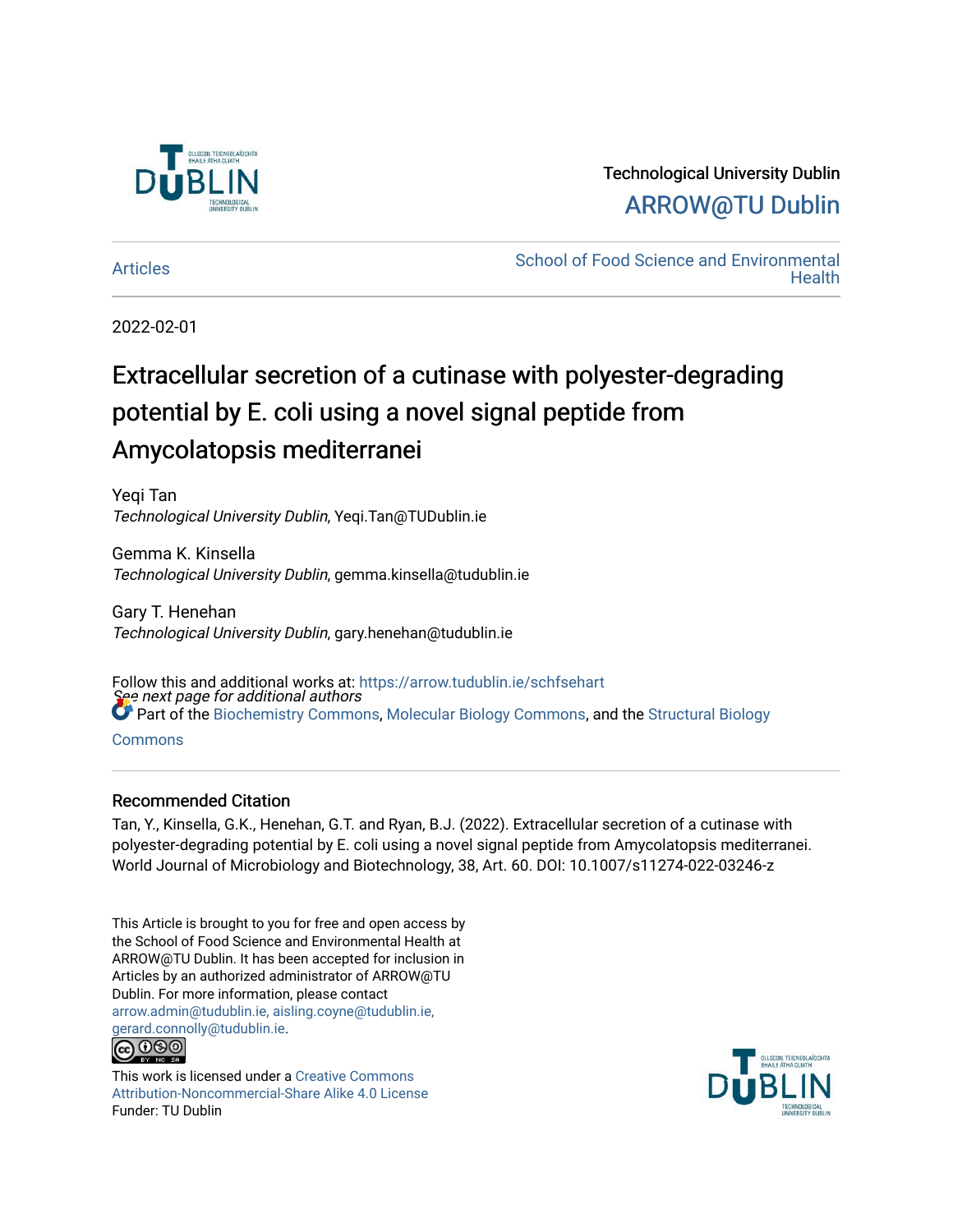#### Authors

Yeqi Tan, Gemma K. Kinsella, Gary T. Henehan, and Barry J. Ryan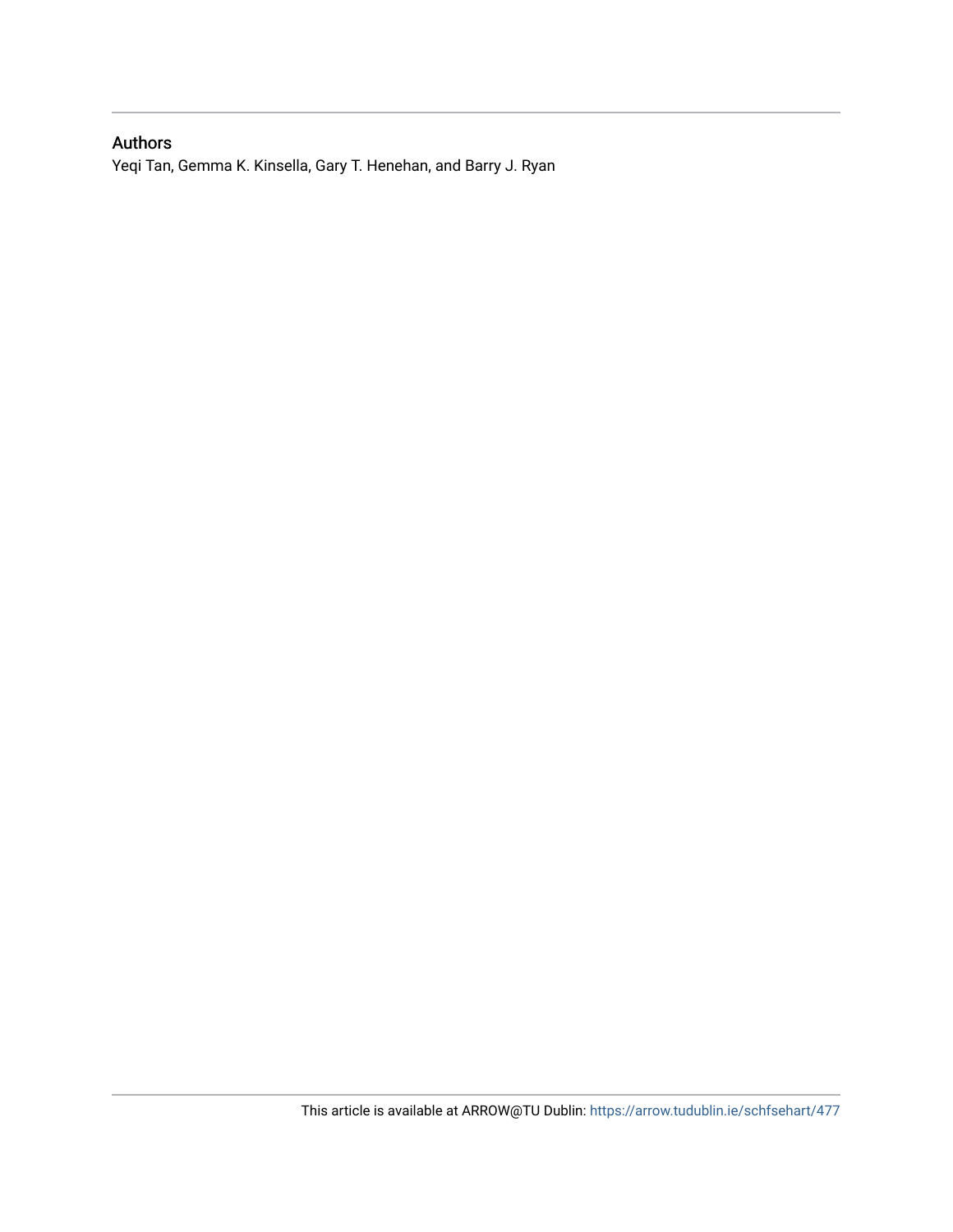Extracellular secretion of a cutinase with polyester-degrading potential by *E. coli* using a novel signal peptide from *Amycolatopsis mediterranei*

Yeqi Tan<sup>a</sup>, Gary T. Henehan<sup>a</sup>, Gemma K. Kinsella<sup>a</sup>, Barry J. Ryan<sup>a,\*</sup>

<sup>a</sup> School of Food Science and Environmental Health, Technological University Dublin,

Grangegorman, Dublin 7, D07 H6K8, Ireland

\* [barry.ryan@TUDublin.ie;](mailto:barry.ryan@TUDublin.ie) Ph: 00353-1- 220 5671

ORCID: 0000-0001-7213-3273

#### **Abstract**

Recent studies in this laboratory showed that an extracellular cutinase from *A. mediterranei*  (AmCut) was able to degrade the plastics polycaprolactone and polybutylene succinate. Such plastics can be slow to degrade in soils due to a lack of efficient polyester degrading organisms. AmCut also showed potential for the biocatalytic synthesis of esters by reverse hydrolysis.

The gene for AmCut has an upstream leader sequence whose transcript is not present in the purified enzyme. In this study, we show using predictive modelling, that this sequence codes for an N-terminal signal peptide that directs transmembrane expression via the Sec secretion pathway.

*E. coli* is a useful host for recombinant enzymes used in biocatalysis due to the ease of genetic manipulation in this organism, which allows tuning of enzymes for specific applications, by mutagenesis. When a truncated AmCut gene (lacking its signal peptide) was expressed in *E. coli*, all cutinase activity was observed in the cytosolic fraction. However, when AmCut was expressed in *E. coli* along with its native signal peptide, cutinase activity was observed in the periplasmic space and in the culture medium. This finding revealed that the native signal peptide of a Gram-positive organism (*A. mediterranei*) was being recognised by the Gram-negative (*E. coli*) Sec transmembrane transport system. AmCut was transported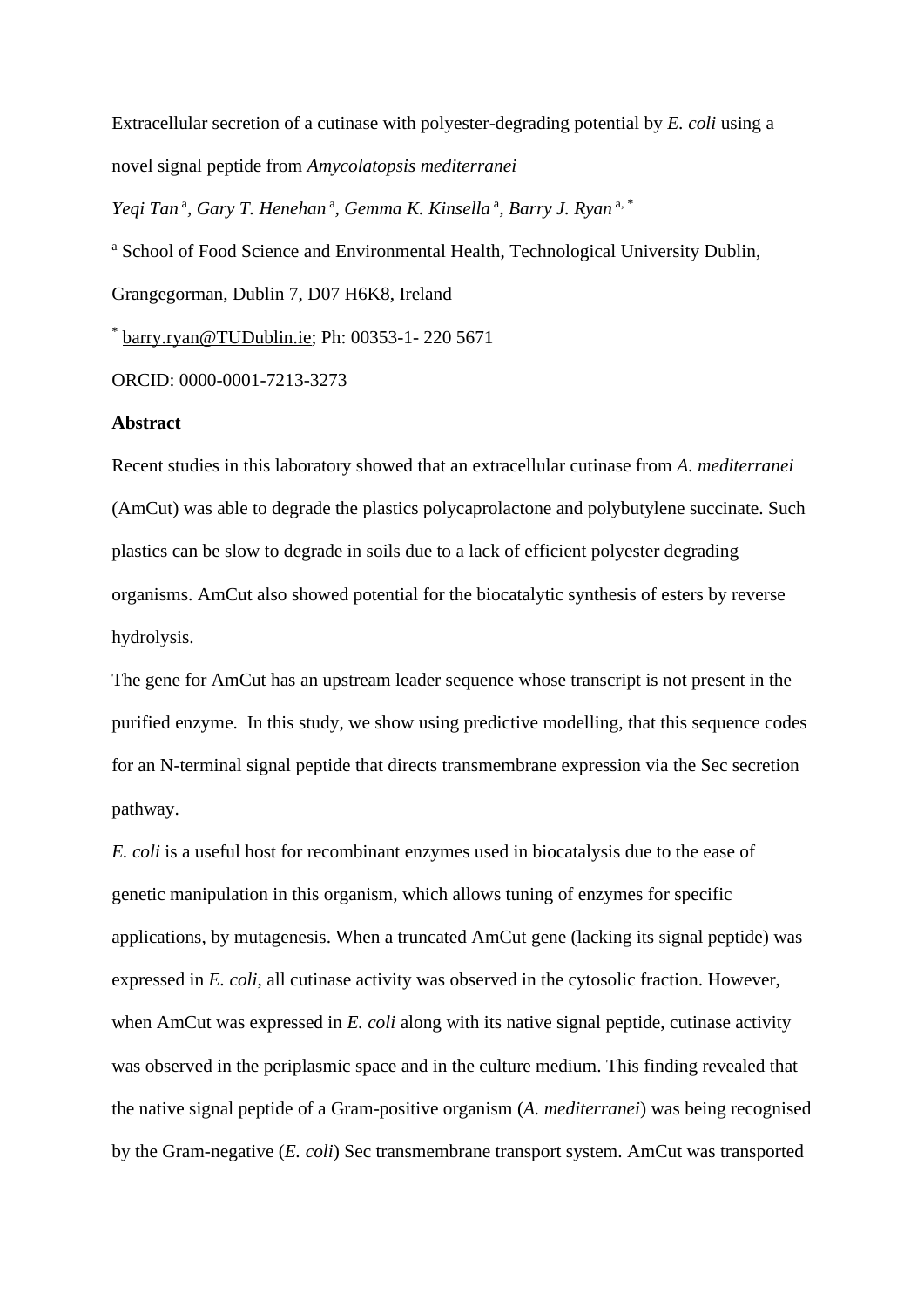into *E. coli'*s periplasmic space from where it was released into the culture medium. Although the periplasmic targeting was surprising, it is not unprecedented due to the conservation of the Sec pathway across species. It was more surprising that AmCut was secreted from the periplasmic space into the culture medium. This suggests that extracellular AmCut translocation across the *E. coli* outer membrane may involve non-classical secretion pathways. This tuneable recombinant *E. coli* expressing extracellular AmCut may be useful for degradation of polyester substrates in the environment; this and other applications are discussed.

**Key words:** *actinomycetes, Amycolatopsis, E. coli,* cutinase, signal peptide, polyester hydrolysis, extracellular.

#### **Key Points**

- A recombinant *E. coli* strain secreting a polyester depolymerase was constructed
- *Amycolatopsis mediterranei* cutinase (AmCut) gene has an associated signal peptide
- The *Amycolatopsis* signal peptide is recognised by the *E. coli* Sec secretion pathway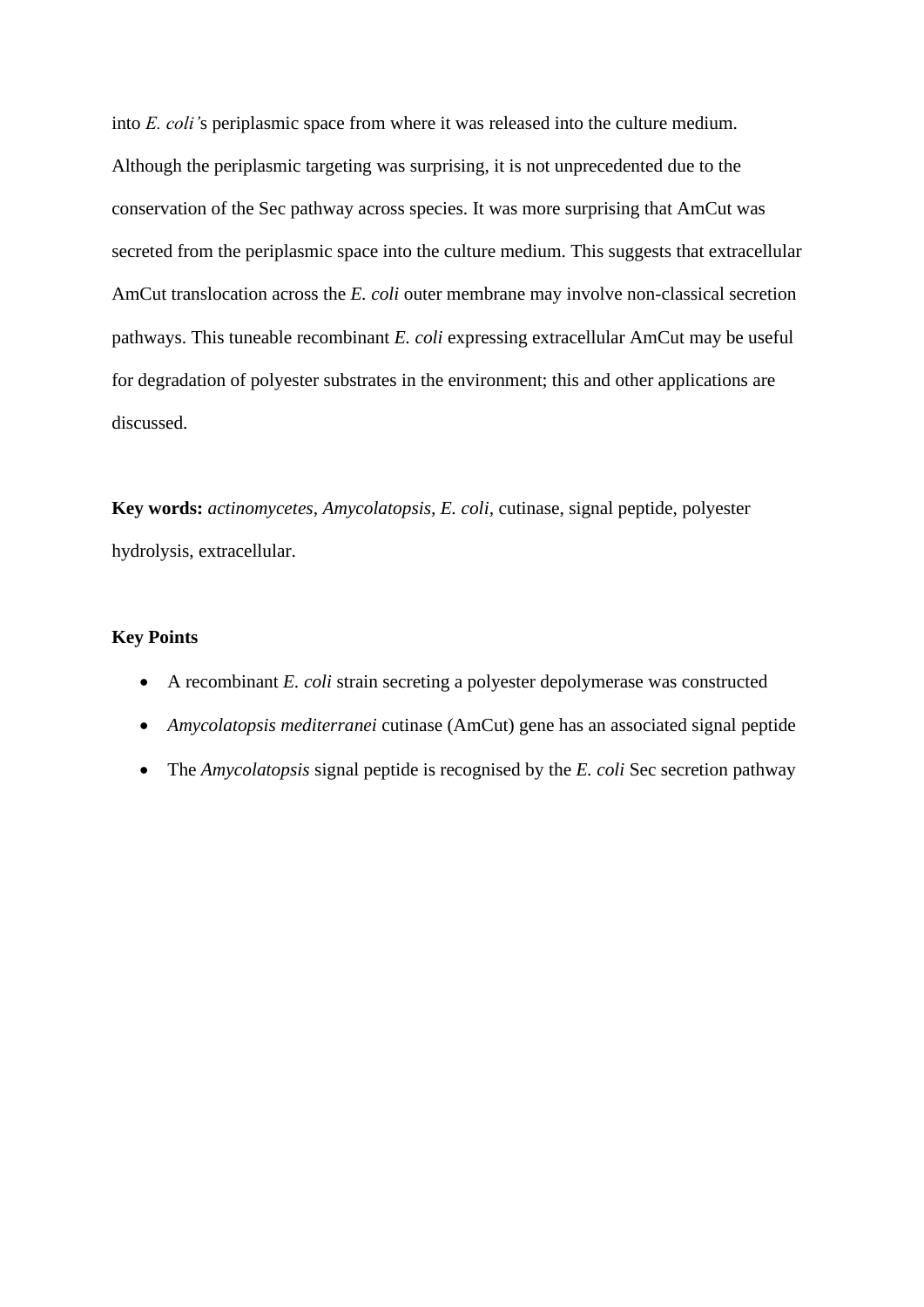#### **Introduction**

Ongoing studies in this laboratory are focussed on the discovery of thermostable, solvent tolerant enzymes with biotechnological applications in areas such as biofuels synthesis, feedstock degradation and green synthesis of industrially useful compounds (e.g. Uhoraningoga et al., 2021; Priyanka et al., 2019; Kumar et al., 2017). In the course of these studies, a novel extracellular cutinase (AmCut) from the Gram-positive organism *Amycolatopsis mediterranei* was identified with potential applications in biotechnology. AmCut was originally identified as a lipase; however, subsequent structural and substrate specificity studies showed it was more appropriately designated as a cutinase (Tan et al., 2021). Lipases and cutinases are closely related acyl hydrolases (Chen et al., 2013). The native AmCut was solvent tolerant, had specificity for medium chain fatty acid esters and was capable of flavour ester synthesis (Dheeman et al., 2011).

In a previous paper, we reported the modelled 3-D structure of AmCut and showed it to have an open, surface exposed, active site and that it was capable of degrading specific polyester plastics such as polycaprolactone and polybutylene succinate but not polylactide or polyethylene terephthalate (Tan et al., 2021). Extracellular expression of this enzyme in *E. coli* offers the intriguing possibility of creating an organism capable of secreting a thermostable, solvent tolerant cutinase for degradation of polyester compounds. Such an organism may be readily tuned to tailor its specificity for specific substrates due to the ease of gene manipulation in *E. coli*.

Cutinases, such as AmCut, are secreted by bacteria to degrade extracellular substrates and to invade host tissues. They are generally robust enzymes since they need to withstand extracellular environments and they have interesting biotechnological properties being able to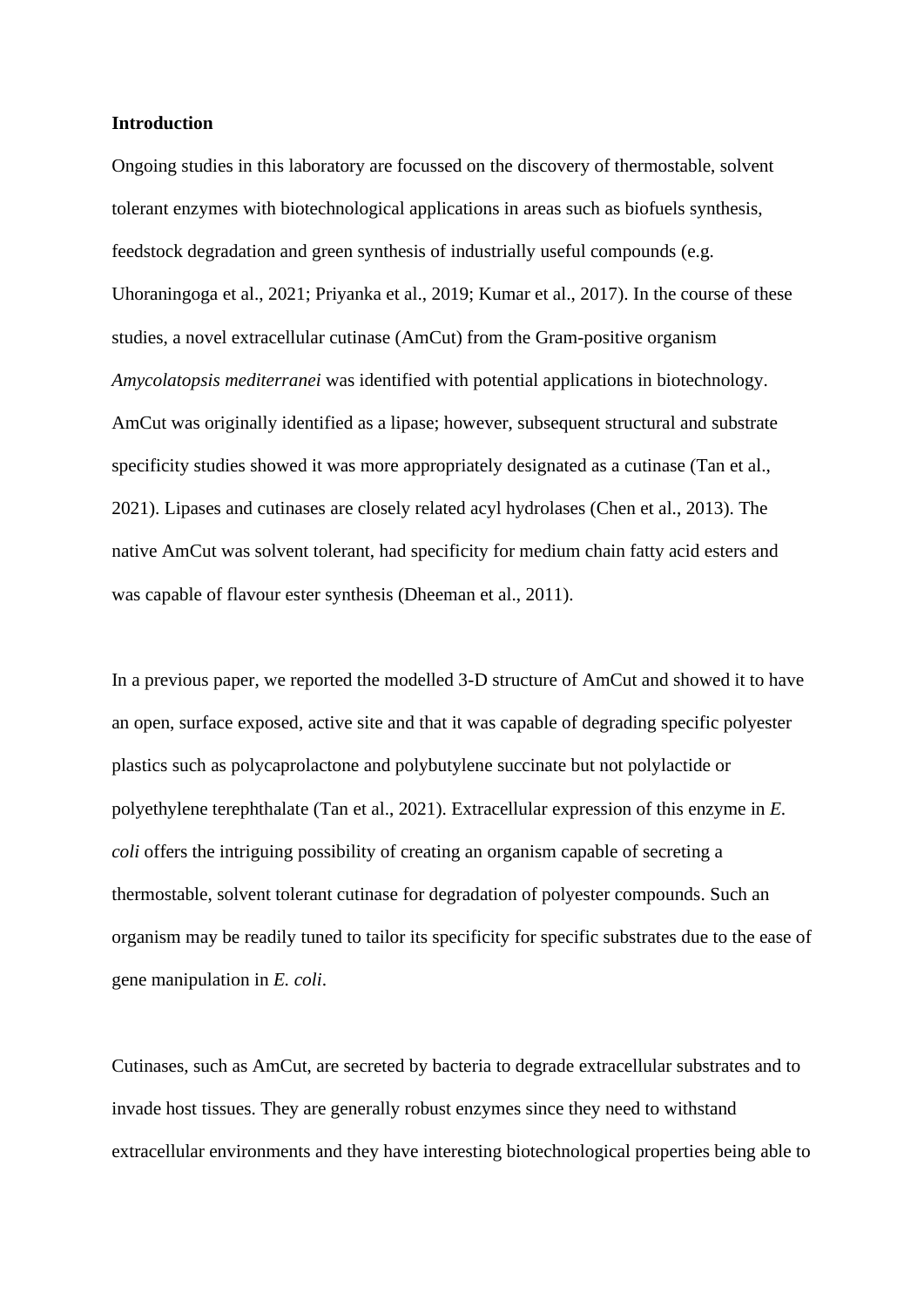degrade insoluble triglyceride substrates and polymers such as cutin (see Nyyssölä 2015). The heterologous expression of secreted enzymes such as cutinases in *E. coli* is desirable due to lower production costs and ease of growth (Kleiner-Grote et al., 2018). However, expression of cutinases in *E. coli* has proven problematic and can lead to inclusion body formation, especially when associated with N-terminal signal peptides (Su et al., 2013; Rosano and Ceccelli, 2014). Even lipases, which are closely related to cutinases, can be challenging to produce in recombinant form. For example, Peng et al., (2011) reported inclusion body formation when expressing *Pseudomonas aeruginosa* PSA01 Lipase A in *E. coli* when its signal peptide was present. Production was subsequently improved by coexpression with a chaperone (see Pulido et al., 2020). Membrane-associated lipases can also be difficult to express in *E. coli* due to inclusion body formation, but these expression issues can be circumvented by use of a purification tag and solubility enhancer (such as a maltosebinding protein) as shown by Zhang and co-workers (2019) for a lipase from *Rhizopus chinensis*, for example.

Heterologous expression of secreted cutinases can also display a tendency to degrade *both* inner and outer *E. coli* membranes and, therefore, become secreted into the culture medium. This can be an advantage in some cases since the secreted enzyme may be readily harvested. Su et al., (2013) showed that a cutinase from *Thermobifida fusca* was secreted into the culture medium when expressed in *E. coli without* a signal peptide. This secreted cutinase was capable of digesting both inner and outer membrane phospholipids and thereby exiting the cell. This digestion did not appear to affect cell growth, although foam generation was problematic when scaled up to larger volumes and cell morphology was altered (Su et al., 2017). The ability of lipases/cutinases to digest *E. coli* cell membranes was exploited to allow for the enhanced leakage of co-expressed proteins. Thus, Su and co-workers (2017)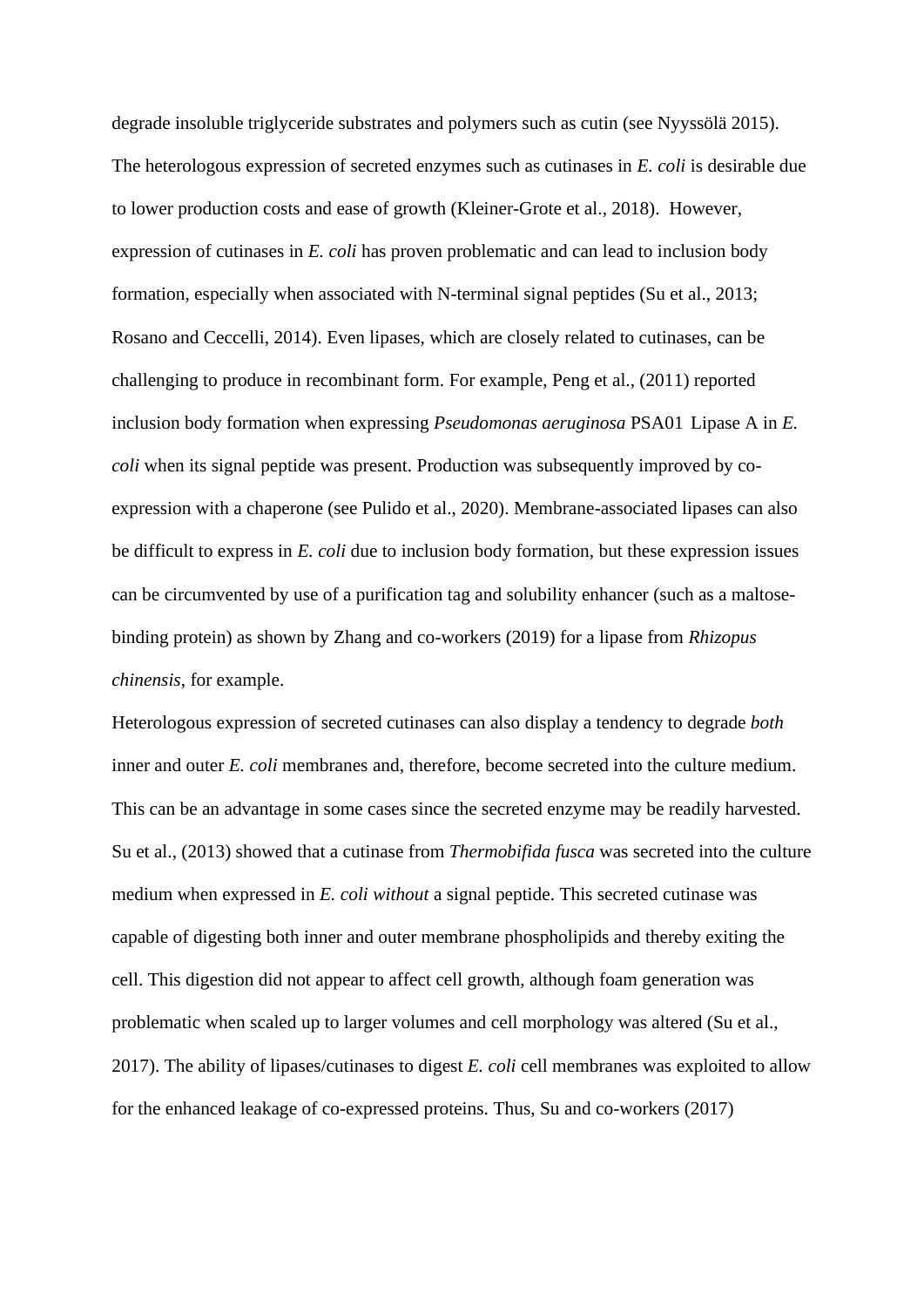demonstrated that enhanced extracellular production of proteins was facilitated by coexpression with phospholipase C.

In this present study, the AmCut gene was found to have an upstream leader sequence which coded for a signal peptide following gene sequencing and predictive modelling. The AmCut open reading frame *including* the upstream leader sequence was *de novo* synthesised commercially, with codon optimisation for heterologous *E. coli* expression and with an incorporated a GST tag to facilitate purification. The GST tag was placed at the N-terminal end of the construct such that the signal peptide leader sequence was located between the AmCut gene and the GST tag. Expression of the AmCut gene constructs with, and without, the signal peptide was explored. Using subcellular distribution studies, we showed that the signal peptide functions to direct the expression of AmCut to the periplasmic space of *E. coli*. From the periplasmic space the cutinase was secreted into the culture medium. Without the signal peptide, expression was only in the cytosol. It was of interest that a signal peptide, designed for transmembrane transport in a Gram-positive organism (*Amycolatopsis*), was capable of functioning with the cellular machinery of a Gram-negative organism, *E. coli*. Additionally, it was capable of directing expression to the periplasmic space, even in the presence of a bulky GST tag. To the best of our knowledge, this is the first extracellular cutinase exhibiting these properties to be expressed in *E. coli* and offers significant potential for biotechnological applications.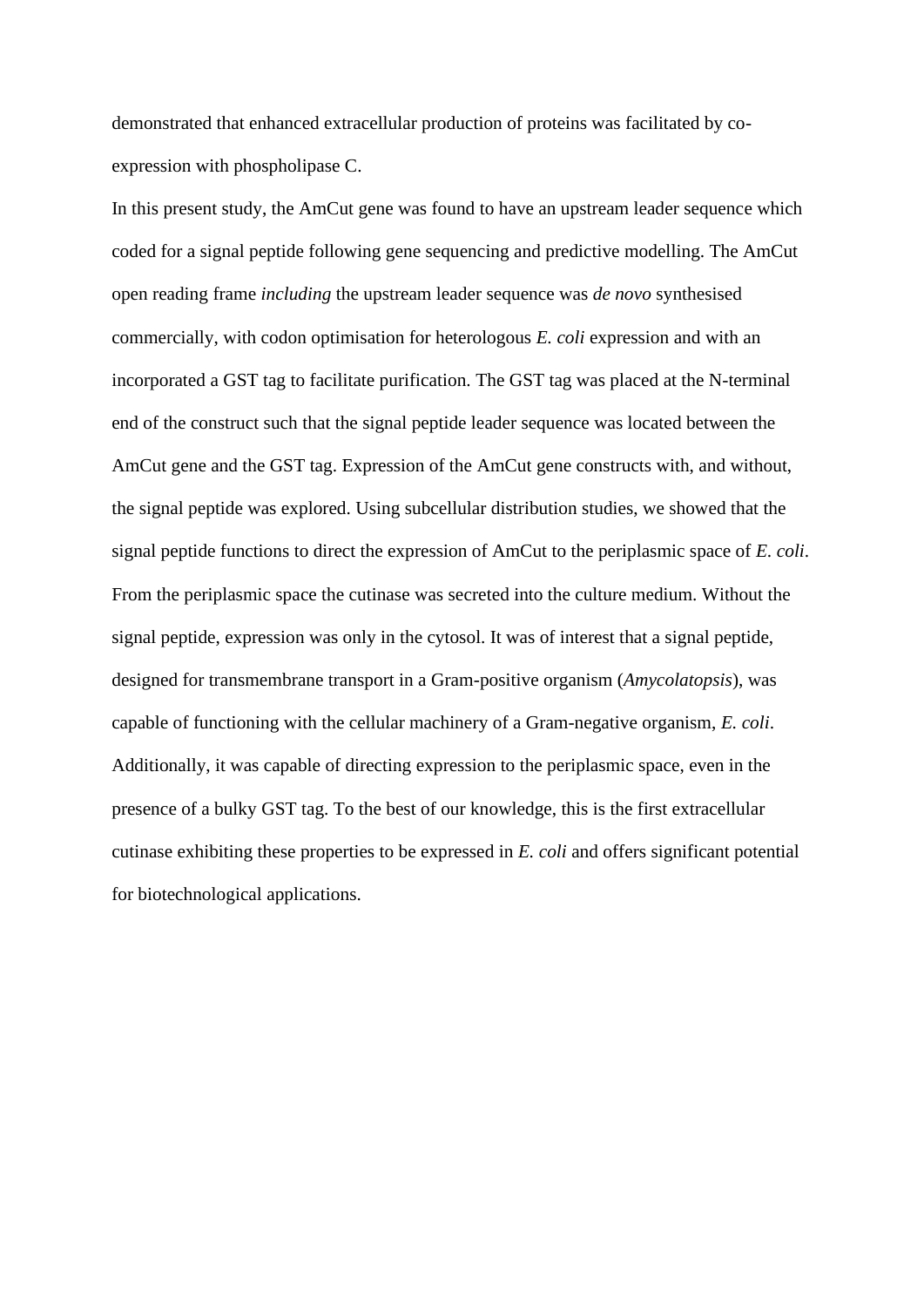#### **Materials and Methods**

#### *Materials*

Media components were purchased from Lab M, Bury, UK. Molecular biology materials were from New England Biolabs. All other materials were obtained from Sigma Aldrich and were of analytical grade. The sonicator used for cell lysis was a Q55 Sonicator with standard 1/8" diameter probe (from Qsonica LLC, Newtown, CT, USA).

#### *Methods*

The codon-optimised gene for *Amycolatopsis mediterranei* cutinase (AmCut; GenBank Accession Number MZ424082) was commercially synthesised by Prozomix (Haltwhistle, United Kingdom), ligated into the pET49b vector and transformed into *E. coli* BL21(DE). The expression system contains a GST tag that allows purification of the recombinant protein by glutathione affinity chromatography. The GST tag was cleaved off by on-column cleavage using PreScission Protease.

#### *Sequence analysis*

Homology searches of DNA and protein databases were performed using the NCBI BLAST server [\(https://blast.ncbi.nlm.nih.gov/Blast.cgi;](https://blast.ncbi.nlm.nih.gov/Blast.cgi) Altschul *et al.*, 1990). Multiple sequence alignment was carried out using the Clustal Omega tool. Prediction of the signal peptide was carried out by SignalP-5.0 [\(http://www.cbs.dtu.dk/services/SignalP/\)](http://www.cbs.dtu.dk/services/SignalP/).

#### *Preparation of E. coli expression culture*

A 5 ml aliquot of MDG media containing 50μg/ml kanamycin was inoculated with a single colony and incubated overnight in a shaker incubator at  $37^{\circ}$ C and 300 rpm to obtain a starter culture. The starter culture was added at a 1:1000 ratio to the culture media (TBp media or ZYM5052, supplemented with  $50\mu g/ml$  kanamycin) and incubated at  $37^{\circ}$ C with vigorous shaking at 300 rpm until the  $OD_{600}$  reached 0.5-0.7. At this point, IPTG was added to the culture to a final concentration of 1.0 mM to induce expression. The induced culture was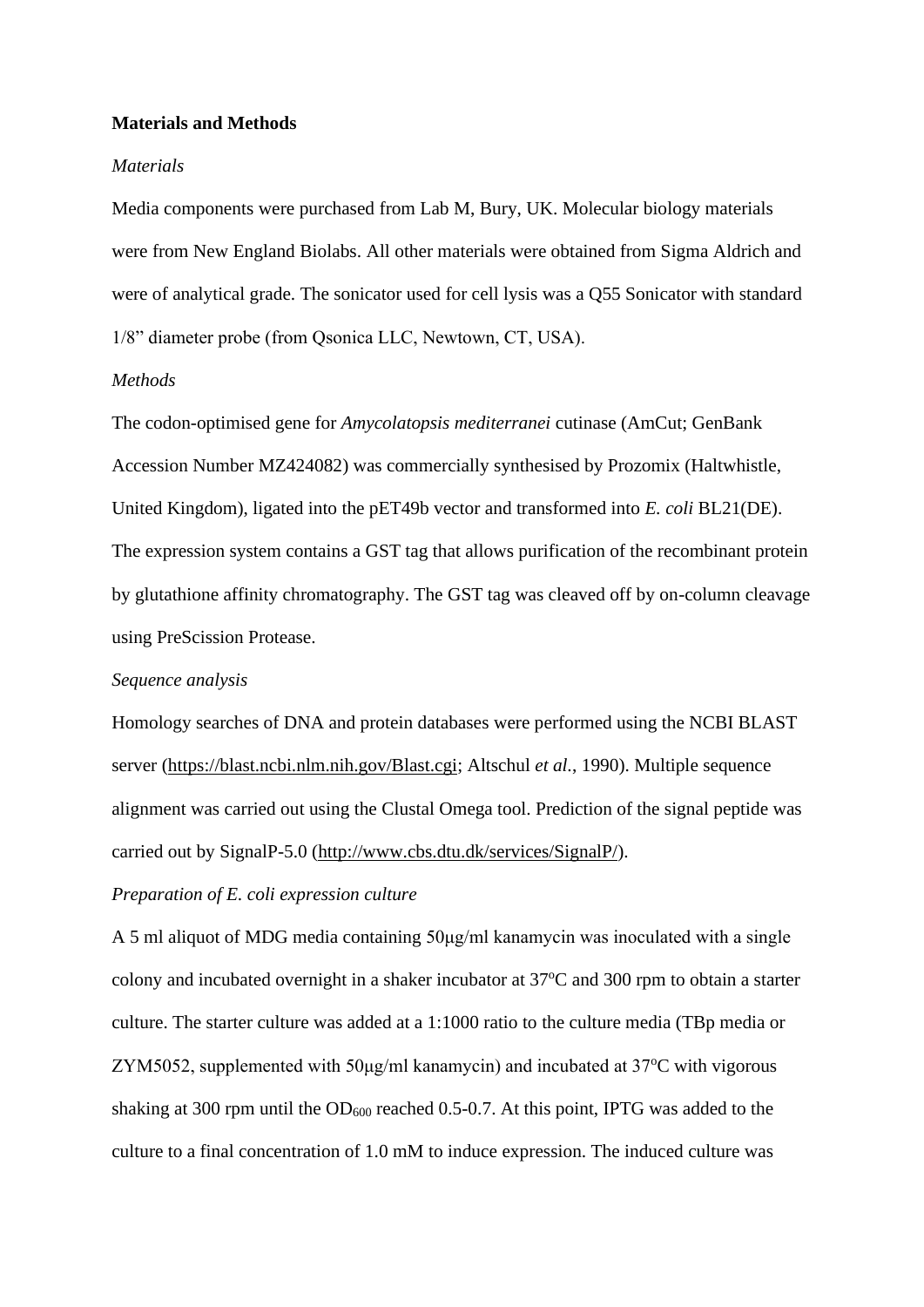incubated at  $25^{\circ}$ C overnight at 300 rpm. The overnight culture was centrifuged at 13,000 x  $g$ for 2 min at  $4^{\circ}$ C to obtain a wet cell pellet. The supernatant was collected and analysed as the extracellular fraction. The pellet was stored at  $-20^{\circ}$ C and processed within a week to avoid sample degradation.

#### *Subcellular fractionation*

The periplasmic fraction of cells was prepared using the protocol as described by Zhang and colleagues (2018). Briefly, the cell pellet was resuspended in ice-cold periplasmic extraction buffer I (20 % w/v sucrose in 100 mM Tris HCl, pH8.0; 1 ml per 20 ml culture). The mix was incubated on ice for 30 min and pelleted at  $10,000 \times g$  for 10 min at 4<sup>o</sup>C. The supernatant was carefully removed using a pipette and the pellet was resuspended (1 ml per 20 ml culture) in periplasmic extraction buffer (50 mM  $MgCl<sub>2</sub>$  in 100mM Tris HCl, pH 8.0). The mix was incubated on ice for 20 min and pelleted at  $10,000 \times g$  for 10 min at  $4^{\circ}$ C. The supernatant was recovered and combined with the previous fraction to represent the periplasmic fraction of the cells. The pellet was stored at  $-20^{\circ}$ C during the preparation of cytoplasmic fraction.

#### *Preparation of cytoplasmic fraction*

The cytoplasmic fraction of the cells was prepared using the protocol as described by Zhang and co-workers (2018). The pellet from the periplasmic protein preparation was resuspended (3 ml per 20 ml culture) in lysis buffer (50 mM Tris, 150 mM sodium chloride, pH 8.0). The suspension was sonicated on ice using 6x30 s bursts at a setting of 30 % - 40 % amplitude, followed by 30 s rest on ice, repeated three times. The suspension was cooled on ice for several minutes between each burst. The sonicated mix was pelleted at 12,000 x *g* for 15 min. The supernatant was collected as the cytoplasmic fraction of the cells.

#### *Purification of AmCut using affinity chromatography.*

AmCut purification was performed using Protino® Glutathione Agarose following the manufacturer's procedure. The cell lysate was centrifuged at 10,000 x *g* for 30 min at 4<sup>o</sup>C and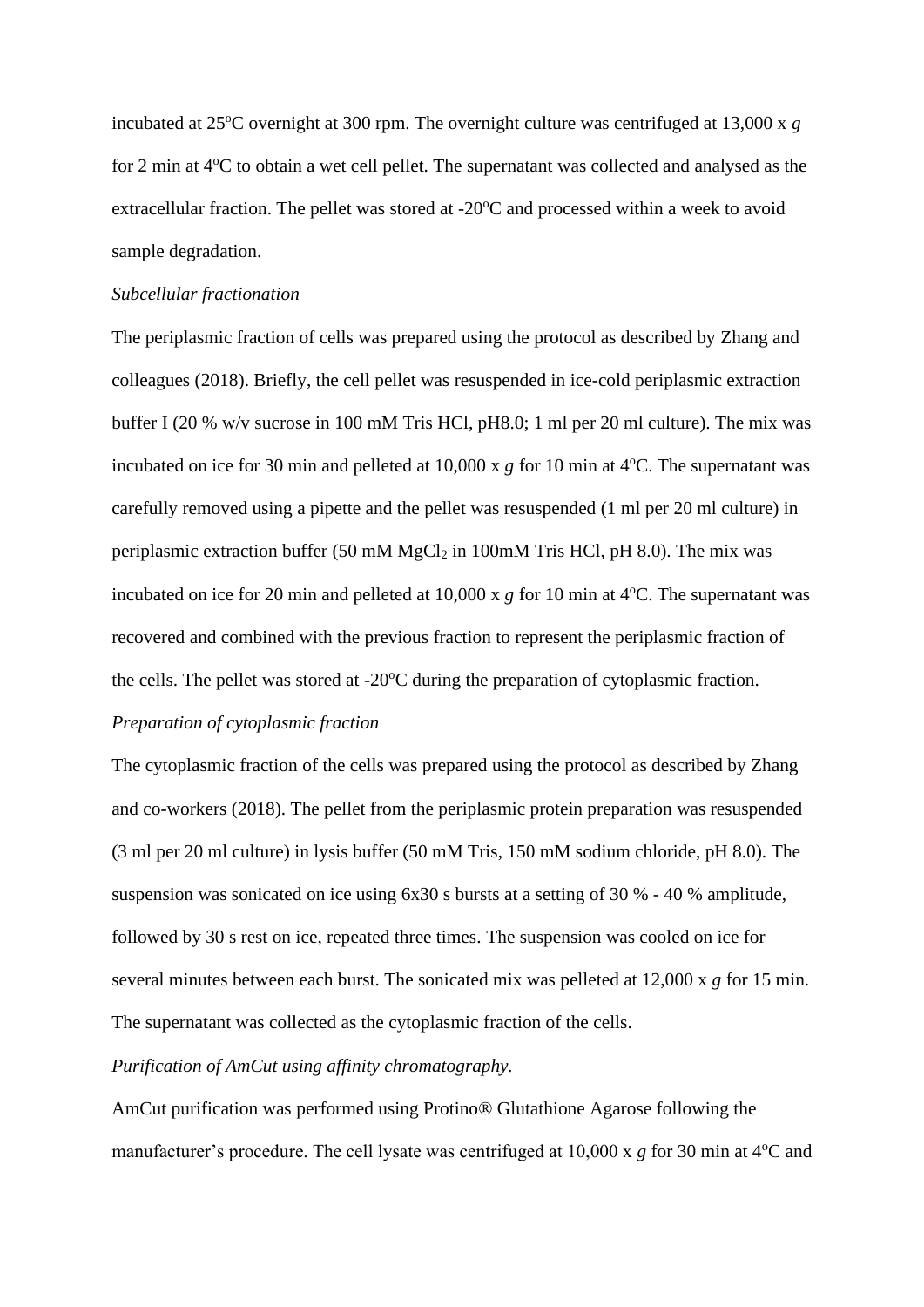filtered through a 0.45 µm membrane. 1.333 ml of agarose suspension (1 bed volume resin) was transferred into a column and equilibrated using phosphate-buffered saline (PBS). The cell lysate was added to the column and equilibrated at room temperature for 30 min. After washing the gel was equilibrated with PreScission Protease buffer. 10 U/ml PreScission Protease was added to the column and incubated for 16-18 h at 4°C. The column was washed using 5 bed volumes of Elution buffer (50 mM Tris-HCl and 10 mM reduced glutathione, pH 8.0) in triplicate.

#### *Assay of cutinase activity.*

Cutinase activity was estimated spectrophotometrically as outlined by Winkler and Stuckmann (1979), with modification previously described (Dheeman et al., 2010), using *p*-NPP as the substrate. Cutinases have been shown to use para-nitrophenol esters as substrates (Kim et al., 2003). Briefly, the substrate solution was prepared as follows; Solution A was 0.34 % w/v Triton X-100, 1.15 mM CaCl<sub>2</sub> in 57.47 mM Tris-Cl (pH 7.5). Solution B was prepared by mixing *p-*NPP in isopropanol and acetonitrile in 4:1 ratio to reach a final concentration of 20mM. The solution was stored at  $-20^{\circ}$ C until needed. Prior to use, Solution A was heated in a  $60^{\circ}$ C water bath and solution B was added to solution A in the ratio of 17.4:1 to reach the final concentration of 0.3 % w/v Triton X-100, 1 mM CaCl<sub>2</sub> in 50 mM Tris-Cl, 1 mM *p-*NPP, 4 % v/v isopropanol and 1% v/v acetonitrile.

Spectrophotometric data were captured with a Greiner CELLSTAR® 96 well plate reader, using a flat bottom plate. Each well contained 230 µl final substrate solution and 20 µl cutinase solution as appropriate. Upon mixing, the plate was incubated for 15 min at the 37<sup>o</sup>C. The release of *p*-nitrophenol (*p*-NP) was monitored at 400nm. All experiments were performed in triplicate. A blank, using 50mM Tris-Cl (pH7.5) in the absence of cutinase, was included. The concentration of *p*-NP was calculated using a standard curve of 0-100 µM *p*-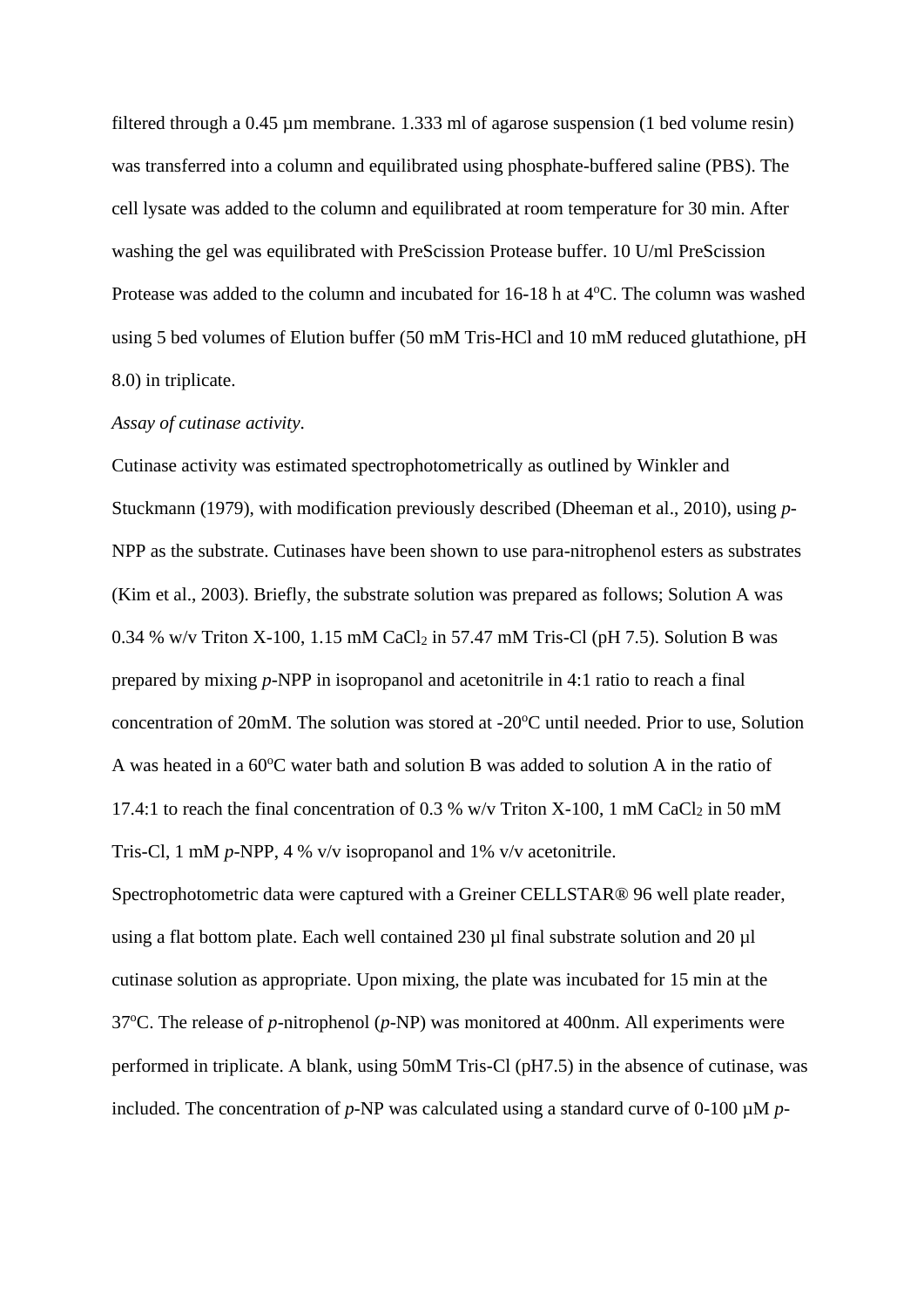NP. One international unit (IU) of cutinase was defined as the amount of enzyme needed to release 1µmol of *p*-NP per minute under specific assay condition (see e.g. Duan et al., 2017). *Zymogram analysis for cutinase detection using 4-methylumbelliferyl butyrate (MUFB)* Lipolytic activity of proteins separated by non-reducing SDS PAGE gel was detected by zymogram analysis before Coomassie staining of the gels. After electrophoresis, gels were soaked for 30 min at room temperature in 2.5% v/v Triton X-100 in 50mM phosphate buffer (pH 7.0), washed in 50 mM phosphate buffer (pH 7.0) for 20 min at room temperature, and then submerged in a solution of 100μM MUFB in the same buffer. The gel was incubated in the substrate solution until the activity bands became visible under UV illumination (<5 min). *Western Blot*

Following electrophoresis, proteins were transferred to a polyvinylidene fluoride membrane and incubated in phosphate-buffered saline tween (PBS-T) with 10% v/v blocking buffer and HRP-conjugated anti-GST antibody (1:5000 dilution) overnight in a shaker at 4°C. The next day the membrane was incubated with HRP substrate, *p*-coumaric acid, and visualised using luminol.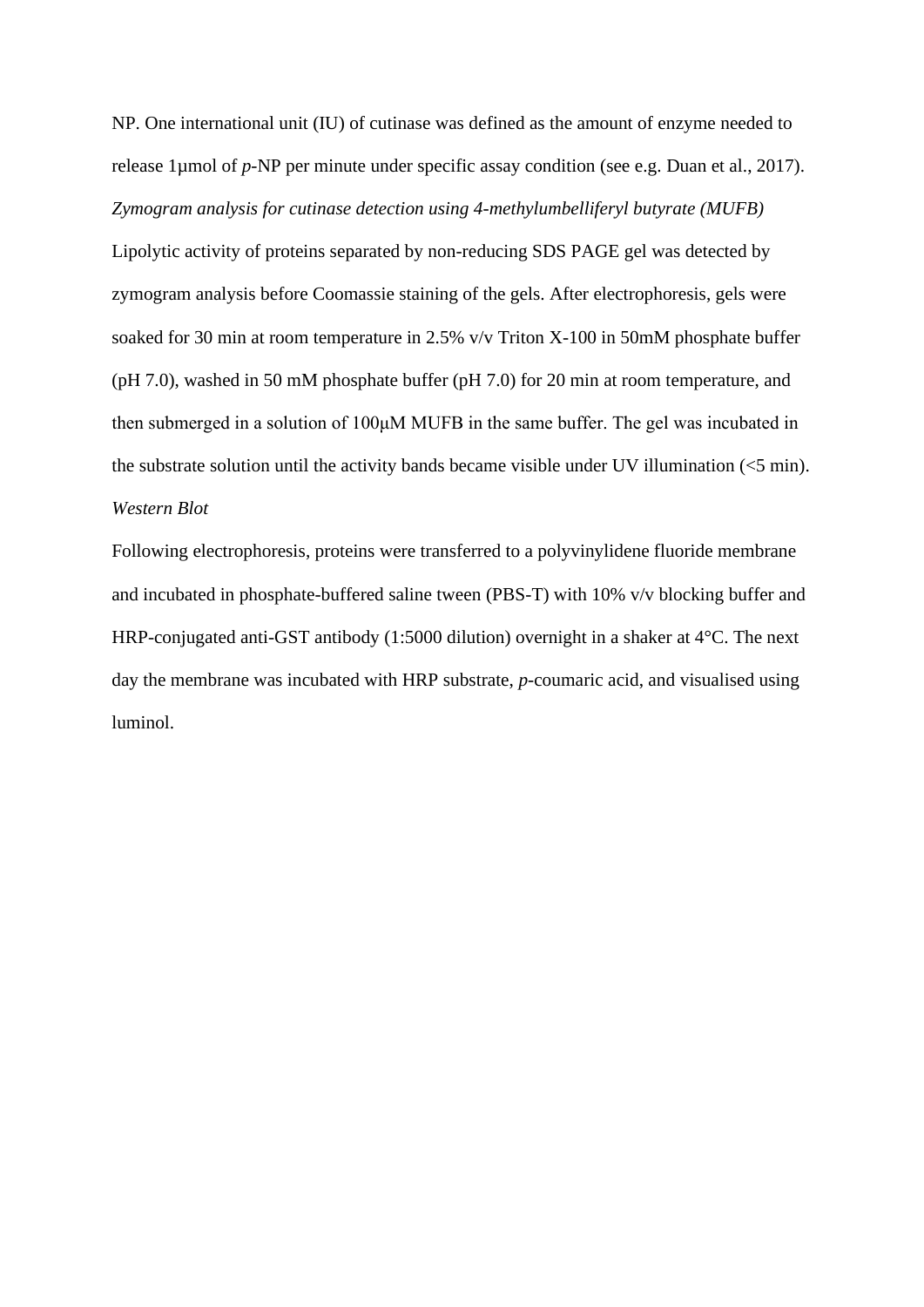#### **Results**

#### *The AmCut gene and signal peptide*

The AmCut gene was known from previous studies (Tan et al 2021). It was a 930bp gene with GenBank ID of **ADJ49206.** For the studies reported herein, the AmCut gene sequence was codon optimised and synthesised *de novo* using a commercial service (Figure 1a). Figure 1b shows a BLASTp search of the database for sequences related to AmCut. Clearly, AmCut is related to a number of similar proteins in *Amycolatopsis* species. In all cases, the N-terminus was found to be preceded by a 49 amino acid signal peptide. In the case of AmCut that sequence was:

MSALTSQPTSSGSSEKIPRLRGWRAKAAGVVLAALALTTGVAAPAPAAA (see Figure 1a).

#### **Fig. 1** here

The presence of a N-terminal leader sequence showed that AmCut was probably translated as a larger protein and subsequently processed by removal of an N-terminal peptide. For an extracellular enzyme, it was not unexpected that the N-terminus might be associated with an upstream signal peptide. Such peptides are common in secreted proteins (Freudl, 2018; Schneewind et al., 2012). The signal peptide is used to direct AmCut transport across the single cell wall of *Amycolatopsis* into the extracellular environment. It is estimated that for some bacteria, as many as 10% of all proteins have signal peptides (Ivankov et al., 2013). Predictive analysis using SignalP-5.0 confirmed that the upstream leader sequence was consistent with its being a signal peptide responsible for protein translocation through the *Sec* secretion pathway (SignalP-5.0 probability, 0.845; see Figure 2). It also showed that the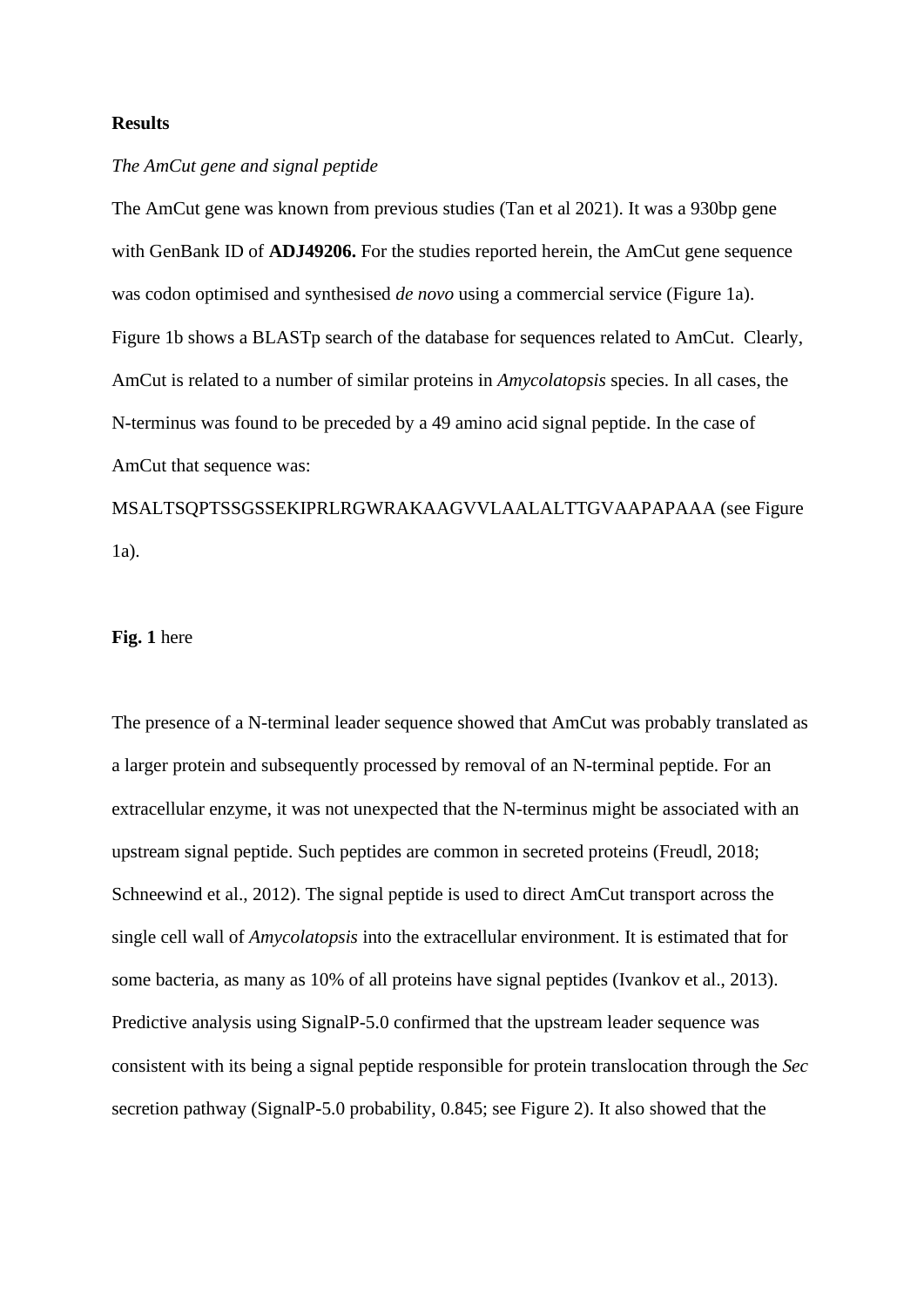predicted cleavage site for the signal peptide coincided with the N-terminus of the purified protein (Figure 1).

#### **Fig. 2** here.

Thus, we established that AmCut is likely to be secreted across the cell membrane of *A. mediterranei via* the Sec secretion pathway.

#### *Cloning of AmCut with signal peptide in place*

Previous studies in this laboratory had cloned a truncated AmCut gene lacking the N-terminal signal peptide and showed that the enzyme was expressed as a soluble protein in *E. coli* cytosol (Tan et al., 2021). To further examine the role of the signal peptide on AmCut activity, the entire AmCut gene, *including* the putative signal peptide, was cloned (Figure 3). It was of interest to examine the effect, if any, of the predicted leader sequence on activity and expression in *E. coli*. Cloning employed a GST tag, which is known to enhance recombinant protein solubility (Rosano et al., 2014).

#### **Fig 3** here

The expression of this heterologous AmCut in *E. coli* BL21(DE) cells showed expression of soluble AmCut activity. For some proteins, a signal peptide can result in inclusion body formation during recombinant expression (Pulido et al., 2020; Singh et al., 2013); however, in this case, soluble AmCut was found by activity assay in cell lysate fractions. It was assumed that the enzyme was being expressed in *E. coli* cytosol with the GST tag attached (the tag was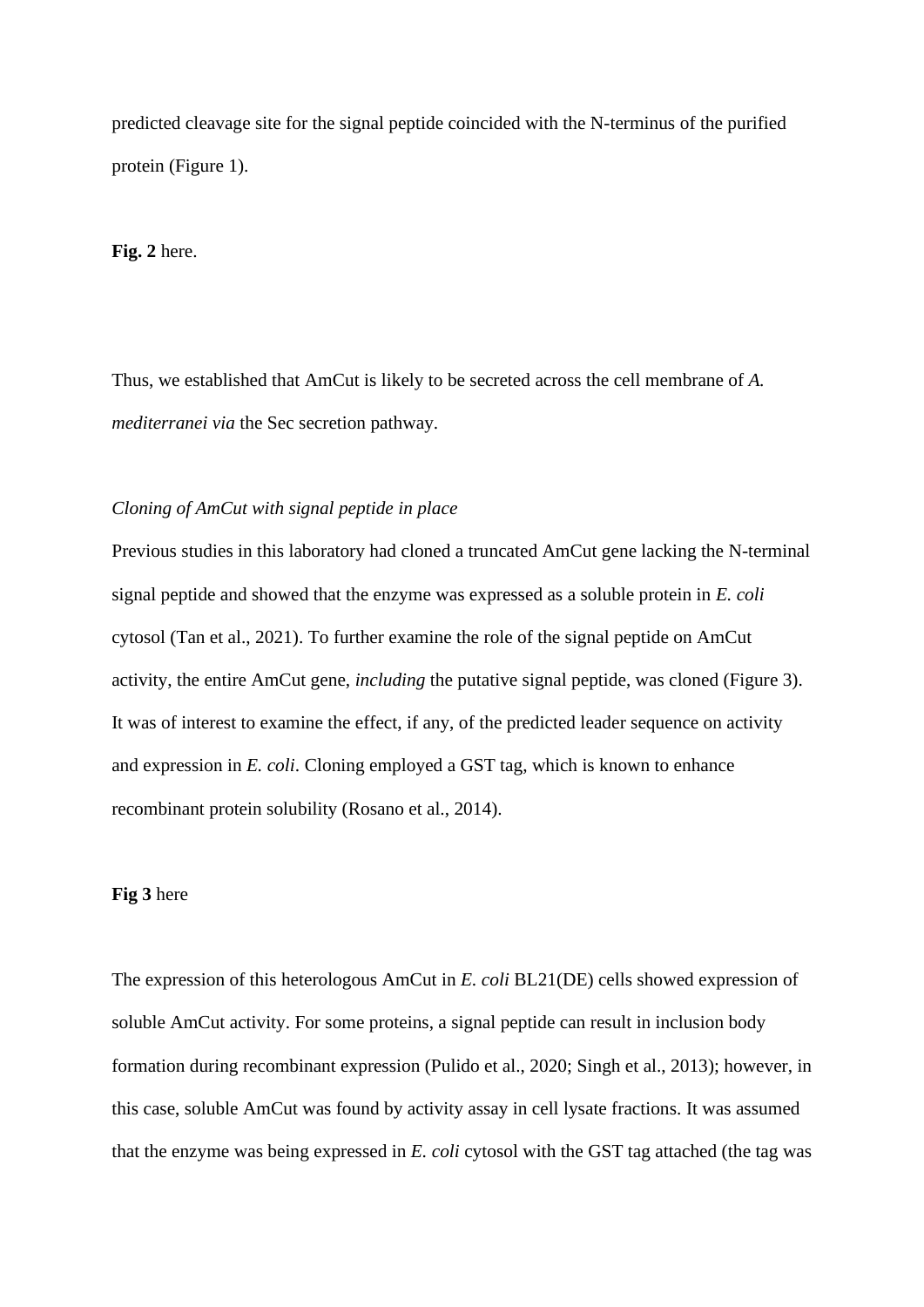for ease of purification). However, when purification of AmCut using immobilised glutathione was attempted, no binding of the GST tagged protein to the immobilised glutathione support was observed. This was puzzling since the enzyme was clearly being expressed as shown by the activity assay. A Western blot indicated that the GST tag was also expressed; however, it was without the attached AmCut protein as judged by its size relative to a control (see Figure 4).

#### **Fig. 4** here

Figure 4 shows the expression of the GST protein at a molecular weight considerably lower than the GST-tagged *Mucor meihei* glucosidase used as a marker. If the AmCut protein was attached to the GST tag the combined molecular weight was expected to be approximately 60kDa. Clearly, the GST tag is being expressed, but without the AmCut attached. This seemed to indicate that the GST tag was being cleaved from the GST-AmCut construct, after its expression, by an *E. coli* peptidase. This hypothesis was further confirmed using zymogram analysis. A non-reducing SDS gel of a cell lysate was run and a portion of the gel with marker proteins was excised and stained for protein using Coomassie blue. The rest of the gel was subjected to zymogram analysis and the presence of cutinase activity was detected using a MUF-butyrate overlay assay (Figure 5).

**Fig. 5** here

Figure 5 shows that the majority of cutinase activity is at approximately 30kDa (the expected molecular weight of AmCut alone) while a much smaller portion is present at approximately 60kDa (AmCut with attached GST). These results indicated that while GST and AmCut were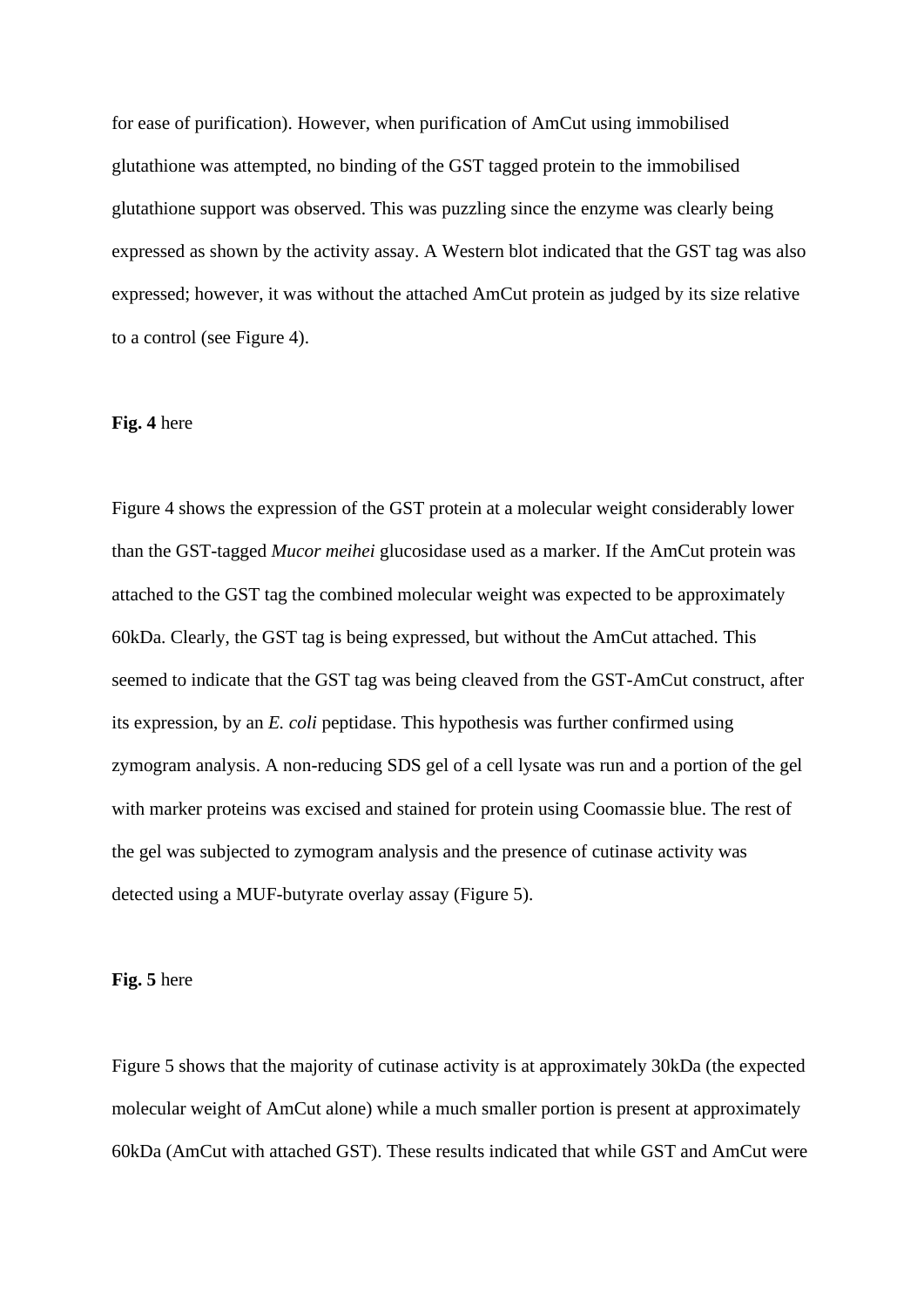both being expressed in *E. coli* BL21(D3), the GST tag and the AmCut protein had become separated. It was clear that this could only be explained if the AmCut signal peptide was being recognised by *E. coli* BL21(D3) peptidases and cleaved, thereby separating the GST tag and the AmCut protein (Jeong, et al., 2009). To confirm this hypothesis, it was necessary to examine the AmCut gene without the signal peptide.

#### *Expression of AmCut without the signal peptide*

The truncated AmCut gene was expressed, as outlined previously (Tan et al., 2021), without the signal peptide (see Figure 6). The GST tag was still retained to facilitate purification. In this case, soluble expression was again observed, but purification using the immobilised glutathione was now possible. This confirmed that the signal peptide was responsible for the separation of the GST tag and the AmCut protein.

#### **Fig. 6** here

#### *Purification of AmCut without signal peptide*

The recombinant AmCut readily bound to immobilised glutathione following the removal of the signal peptide. Figure 7 shows a 12 % v/v SDS gel of the purified enzyme as eluted from a glutathione affinity column following *in situ* cleavage of the GST tag using PreScission Protease.

#### **Fig. 7** here

Figure 7 shows that a small portion of the recombinant AmCut was not fully cleaved (minor band at 60kDa approximately) by the PreScission Protease which is commonly observed with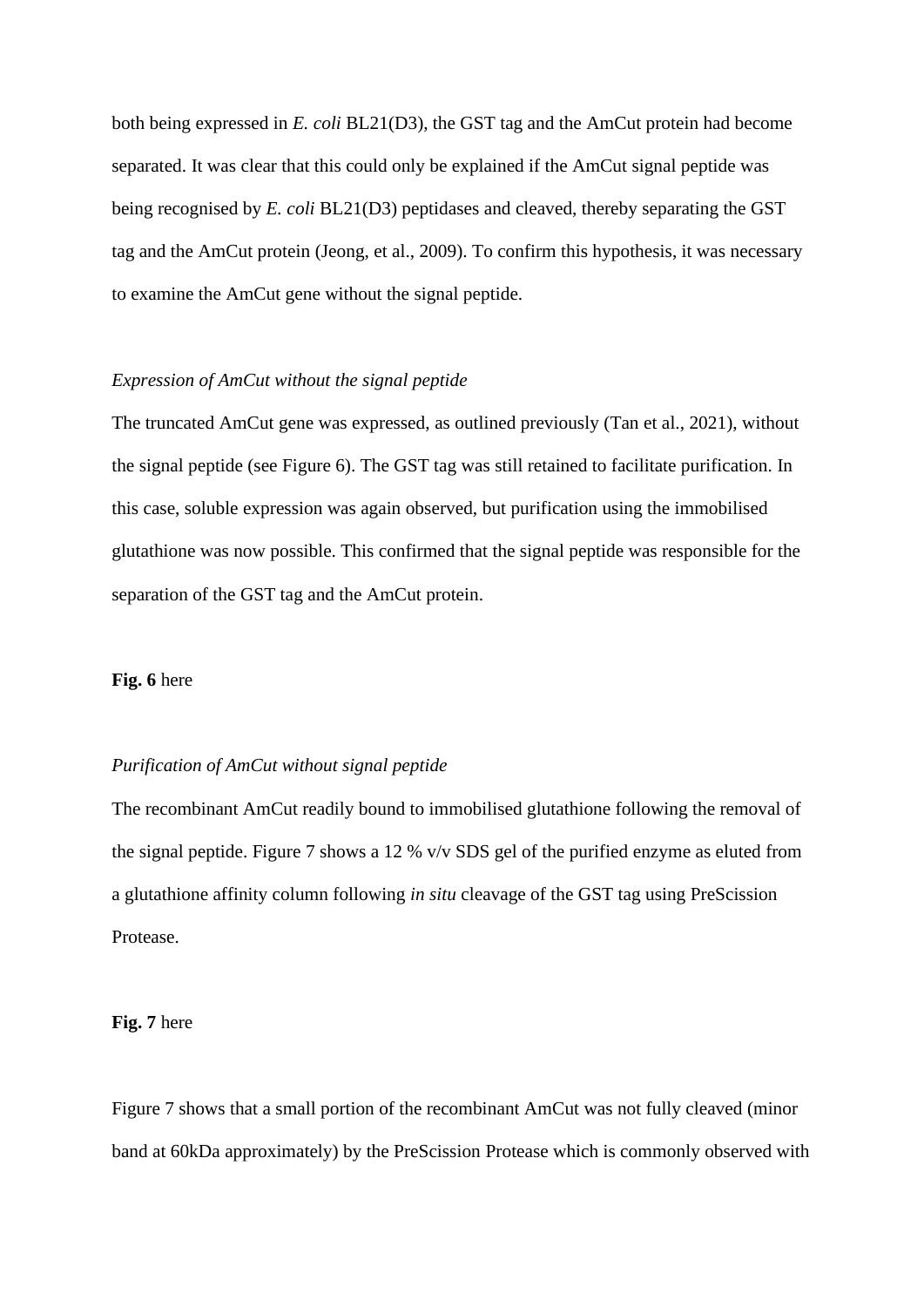GST tagged enzymes. Nonetheless, it is clear that the purification was successful, and that the GST tag bound AmCut to the column. A yield of approximately 20% was obtained for the affinity purification step (Table 1).

#### **Table 1** here

#### *Subcellular distribution studies*

To further explore the expression of the AmCut protein in the presence or absence of the signal peptide *E. coli* BL21(DE) cell fractions were prepared. This involved preparation of an extracellular fraction, a cytosolic fraction and a fraction containing proteins of the periplasmic space. Figure 8 shows a comparison of the distribution of AmCut activity in subcellular fractions.

#### **Fig. 8** here

This experiment led to an interesting observation; when AmCut was expressed in *E.coli* BL21(DE3) cells in the presence of the signal peptide, it was mainly found in the periplasmic space and extracellular medium. However, when the signal peptide was omitted, expression was exclusively in the cytosol of *E. coli*. Thus, the signal peptide, native to the Gram-positive *Amycolatopsis,* was recognised in the Gram-negative *E.coli* and directed expression to the periplasmic space*.* This occurred even when the GST tag was present upstream of the signal peptide. It seems that the presence of the GST tag neither hindered the cleavage of the signal peptide nor the transport of the AmCut protein to the periplasm via the Sec secretion pathway. Figure 8 shows that when the signal peptide was present there was detectable activity in the periplasm *and* in the extracellular space. Thus, we conclude, that cutinase that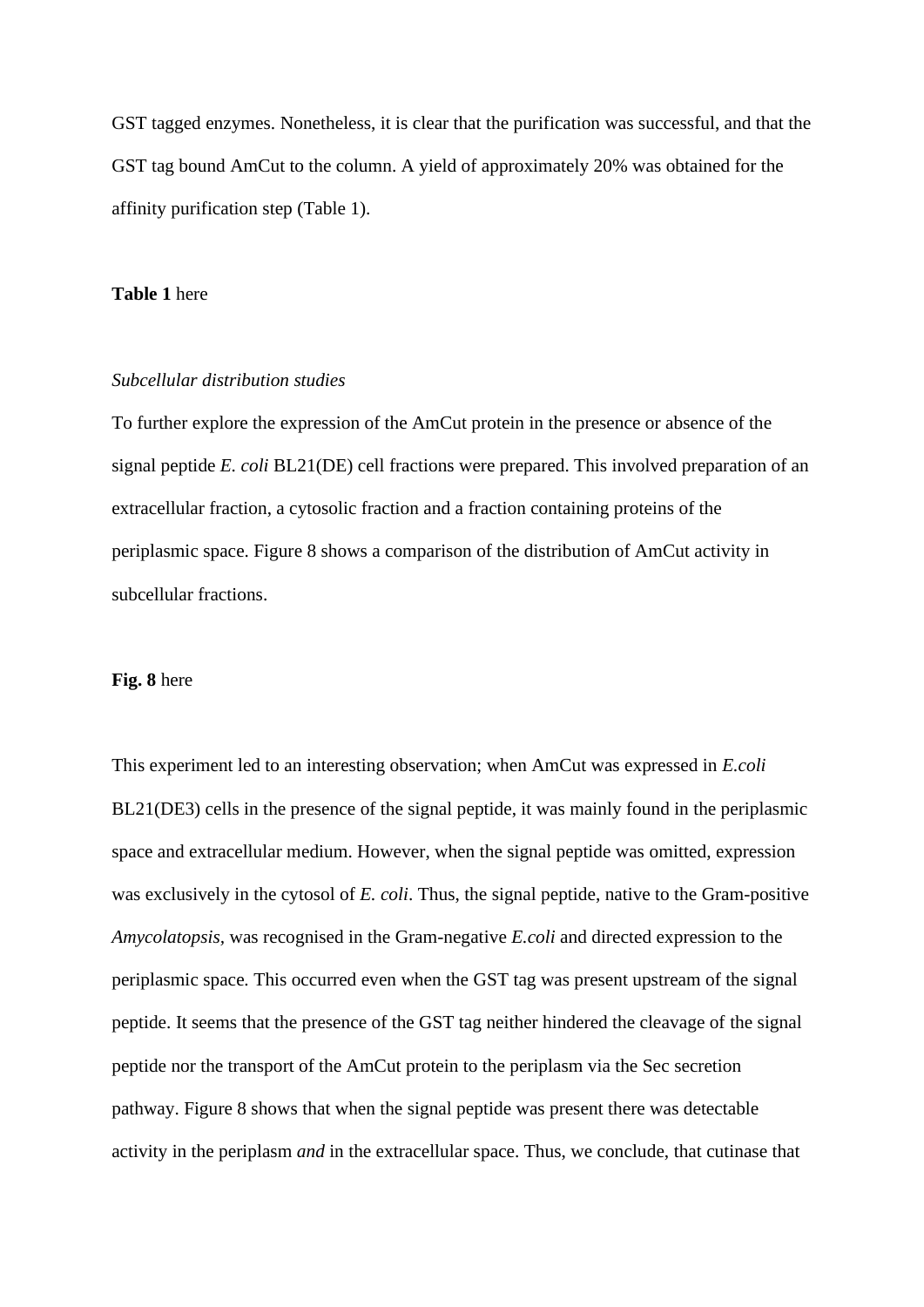is directed to the periplasm is also capable of passing through the *outer* membrane. Given its activity as an esterase, it was possible that it was partially hydrolysing the outer membrane thereby facilitating its own release. Previous studies have noted the ability of hydrolase enzymes to render the *E. coli* outer membrane permeable and this property was exploited by some workers as a method to enhance the secretion of recombinant proteins into the culture medium (Zhou et al., 2018; Su et al., 2013). However, arguing against this, is the observation that the enzyme without the signal peptide did not migrate out of the cytosol. This appears to argue for a non-classical secretion pathway for outer membrane translocation (Wang, et al. 2016). This combination of Sec pathway for inner membrane translocation followed by nonclassical transport across the outer membrane is unusual.

#### **Discussion**

In this study, the *Amycolatopsis mediterranei* cutinase (AmCut) gene showed a high degree of similarity to a number of related enzymes. Most were lipases, or putative esterases, from *Amycolatopsis* and related species. A signal peptide sequence was identified for these enzymes. Predictive software analysis of the AmCut signal peptide sequence provided clear evidence that it was similar to those associated with transmembrane transport via the Sec pathway. This pathway is known to be highly conserved across species (Kang and Zhang, 2020). This was further supported by the AmCut migration into the periplasmic space of *E. coli* observed in this study.

Since the signal peptide associated with the native *A. mediterranei* AmCut enzyme was capable of transporting AmCut into the periplasmic space of *E. coli* BL21(DE); it may also be a useful sequence for targeting of other proteins to this space. While it is not unknown for signal peptides from other organisms to function in *E. coli* due to the high degree of conservation of such transport machinery (see Jalal et al., 2011), it is seldom reported. It was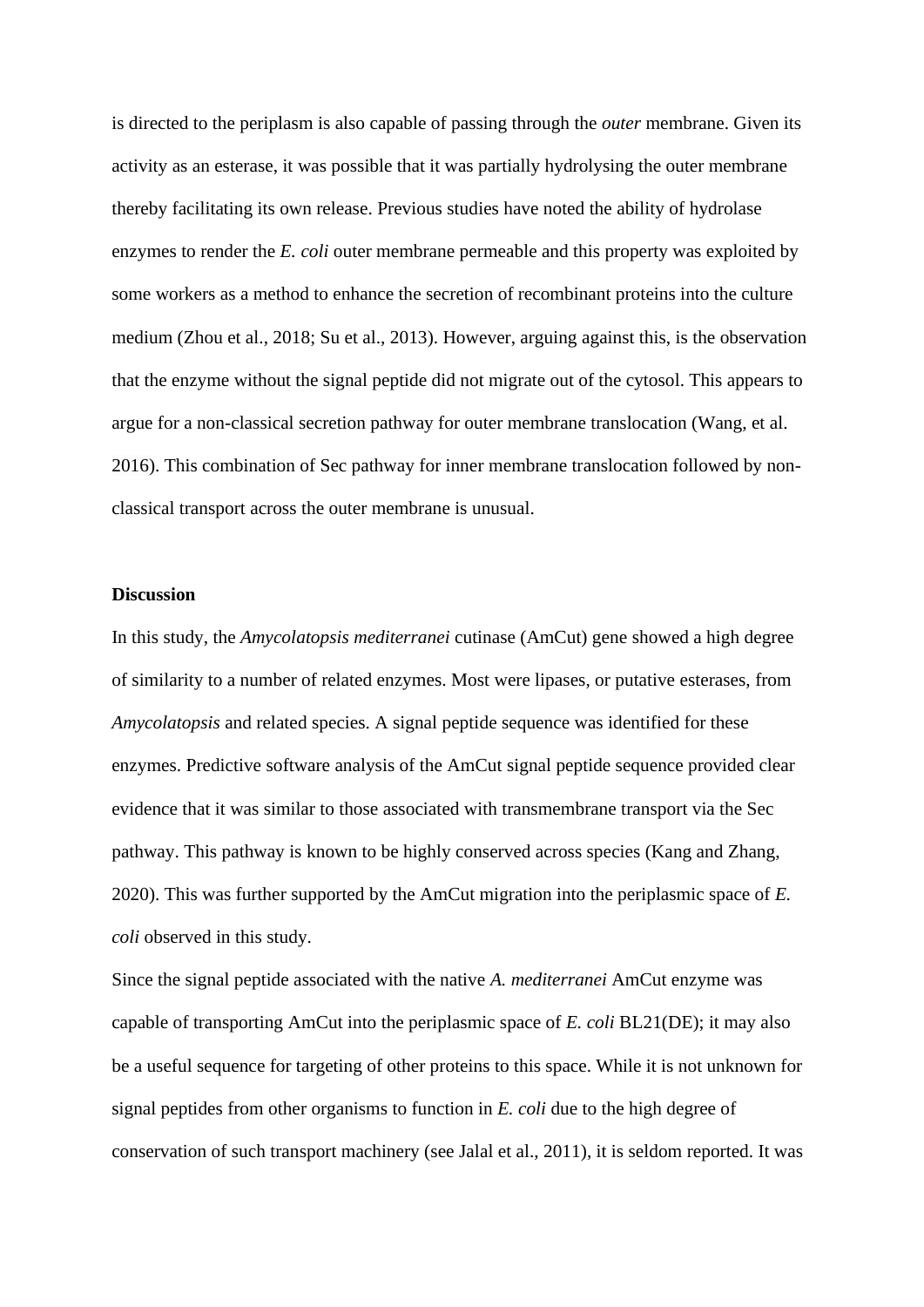also unusual to find one that is functional in the presence of a bulky upstream GST tag. This is not always the case, and signal peptides associated with certain lipases have not proven to be functional in *E. coli* (see Pulido et al., 2020). As this study shows, the signal peptide may be placed between bulky proteins (as demonstrated here with GST and AmCut) and still function for secretion in *E. coli*. This may be of interest for fusion proteins that require subsequent processing to liberate individual proteins or peptides, such as in the recovery of enzymes as part of a bioprocess (Zhou et al., 2018).

In the presence of the signal peptide, the expressed enzyme was found in the periplasmic space. Previous studies have shown that the expression of cutinases in this space can lead to membrane permeabilisation and can enhance the extracellular export of co-expressed target proteins (Su et al., 2013) in a process known as periplasmic leakage (see Zhou et al., 2018 for review). The recombinant *Amycolatopsis mediterranei* AmCut, and associated optimised expression vector, examined in this study may be a useful biotechnological tool for such applications. In the absence of the signal peptide expression was *only* in the cytosol and no activity was observed in other fractions.

The presence of a confounding native *E. coli* lipase activity in BL21 cells of 18-20kDa was recently reported (Buruaga-Ramiro et al., 2020). It was possible that this enzyme might be interfering with the interpretation of the AmCut findings in this study. However, this was considered unlikely for a number of reasons: firstly, the subcellular distribution data of Figure 8 showed no activity in periplasmic and extracellular cell fractions prepared from expression of the AmCut gene *without* its signal peptide. Therefore, we can conclude that there are no interfering activities in the periplasm or external medium. Of course, it is still possible that lipase activity in the cytosol could be masked by the recombinant cutinase. Even if that were the case, it does not affect the observation that the signal peptide alters the pattern of expression. Secondly, the MUF-butyrate activity stain did not show a contamination band at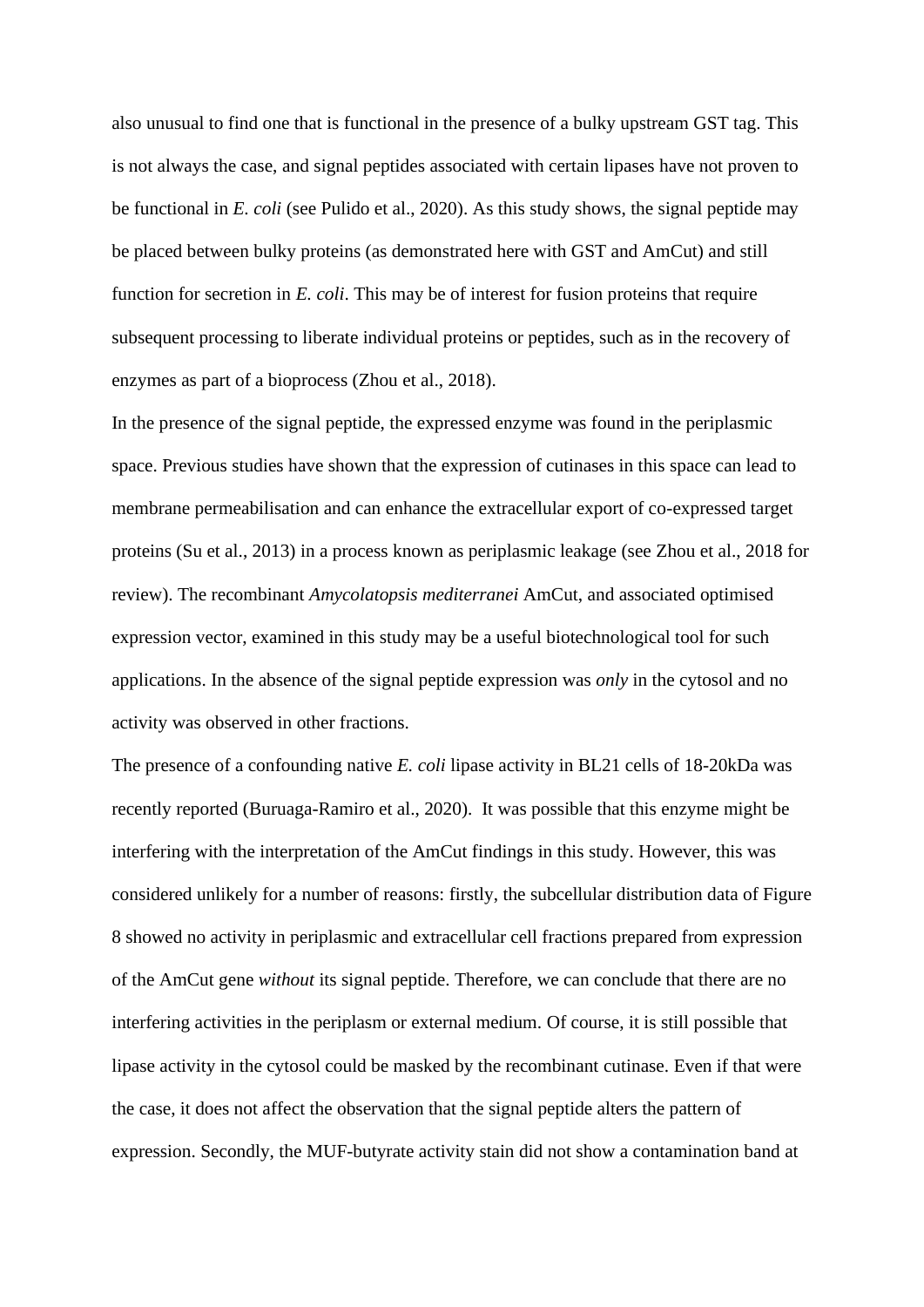*ca*. 20kDa. This is sufficiently different in molecular weight to be clearly separated from the AmCut protein. Finally, the enzyme purified from the *E. coli* cytosol bound to the immobilised glutathione column and was eluted as a substantially pure protein of the correct molecular weight (Figure 7) which is not possible for a contaminating lipase.

*T. fusca* cutinase is, perhaps, the most prominent previous example of an *E. coli* expressing a cutinase (Su et al., 2013, 2017) prior to this study. Unlike *T. fusca* lipase A, the expression of AmCut without signal peptide in the cytosol of *E. coli* neither led to its secretion into the medium, nor did it lead to production of inclusion bodies. Thus, the ability of AmCut to digest *E. coli* membranes seems to be much less than that of the *T. fusca* cutinase. On the other hand, when the signal peptide was present, AmCut was transported to the periplasmic space, and from there to the extracellular culture medium. The expressed *T. fusca* cutinase differed from the AmCut construct of this study in three aspects. Firstly, the *T. fusca* enzyme did not require a signal peptide for secretion into the culture medium. By contrast, AmCut was *only* observed in the culture medium when expressed with its signal peptide. Secondly, the *T. fusca* cutinase was translocated though the *E. coli* inner membrane to the periplasmic space by digestion of phospholipids in the inner membrane. This was proven when a mutated inactive *T. fusca* enzyme was unable to cross the inner membrane of *E. coli* and was not secreted into the culture medium. By contrast, active AmCut expressed in the cytosol (without signal peptide) was retained in this compartment. This suggests that its ability to degrade *E. coli* membranes is much less for AmCut than for the *T. fusca* cutinase. Thirdly, the *T. fusca* enzyme was able to digest the outer membrane of *E. coli* and enter the culture medium. For AmCut, expression in the culture medium was also observed, but is unlikely to be due to outer membrane digestion. Rather, it is probably entering the culture medium, either by passive leakage, or by non-classical translocation routes (Wang, et al. 2016).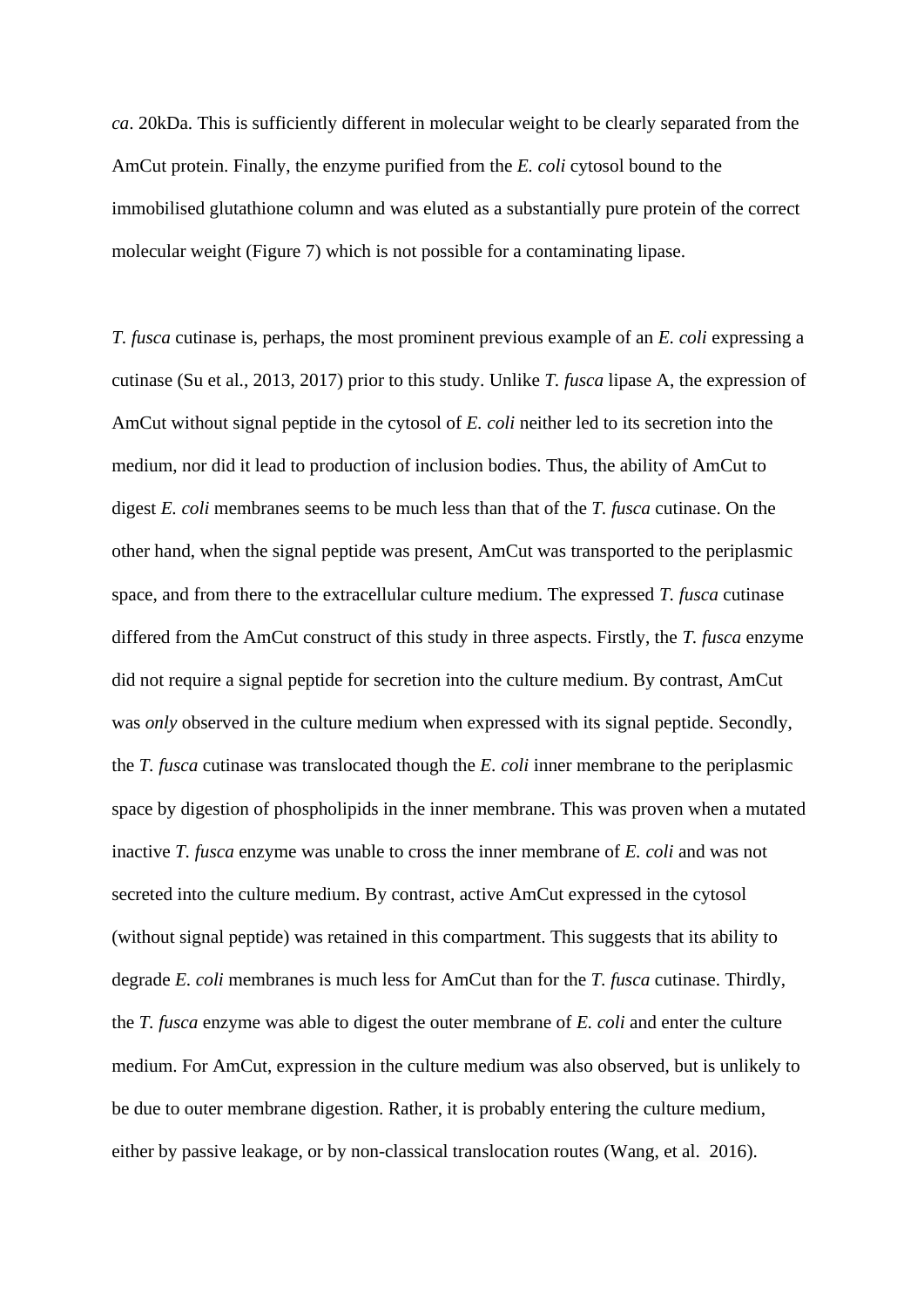In terms of future biotechnological application of AmCut, it has recently been shown to readily degrade commercial ester-based polymeric substrates (Tan et al., 2021). Therefore, the extracellular expression of AmCut described in this present study offers significant opportunities for sustainable biocatalytic degradation of common polyester-based plastics. Modelling studies of AmCut's 3-D structure indicated possible disulphide bonds stabilising its structure (Tan et al., 2021). Disulphide bonds will not be formed in *E. coli's* cytosol but will be formed in the periplasmic space (see e.g. Ke and Berkmen, 2014). This is a significant advantage of periplasmic expression. The formation of disulphides clearly does not affect AmCut activity (from this study) but could potentially increase its stability. Moreover, periplasmic expression offers the possibility to introduce additional stabilising disulphides by mutagenesis. The ease of gene manipulation in *E. coli* will allow for introduction or removal of disulphides as appropriate for specific applications.

Overall, we have shown that in the presence of the signal peptide we can produce a modified *E. coli* that is able to secrete this robust, solvent stable extracellular cutinase into the culture medium.

In conclusion, this study analysed a recently reported sequence from *Amycolatopsis mediterranei* that coded for a cutinase (AmCut) accompanied by a novel N-terminal leader signal. AmCut, with its signal peptide, is unique in being expressed as an extracellular enzyme in both gram-positive and gram-negative cells. Cloning and subsequent overexpression in *E. coli*, coupled with subcellular fractionation studies, provided clear evidence that the signal sequence was associated with a functional transmembrane transport process via the Sec pathway. Utilising the recombinant expression system described herein, the production of functional recombinant cutinase can be targeted to the *E. coli*, periplasm and extracellular culture medium. Such a tuneable organism will be biotechnologically useful in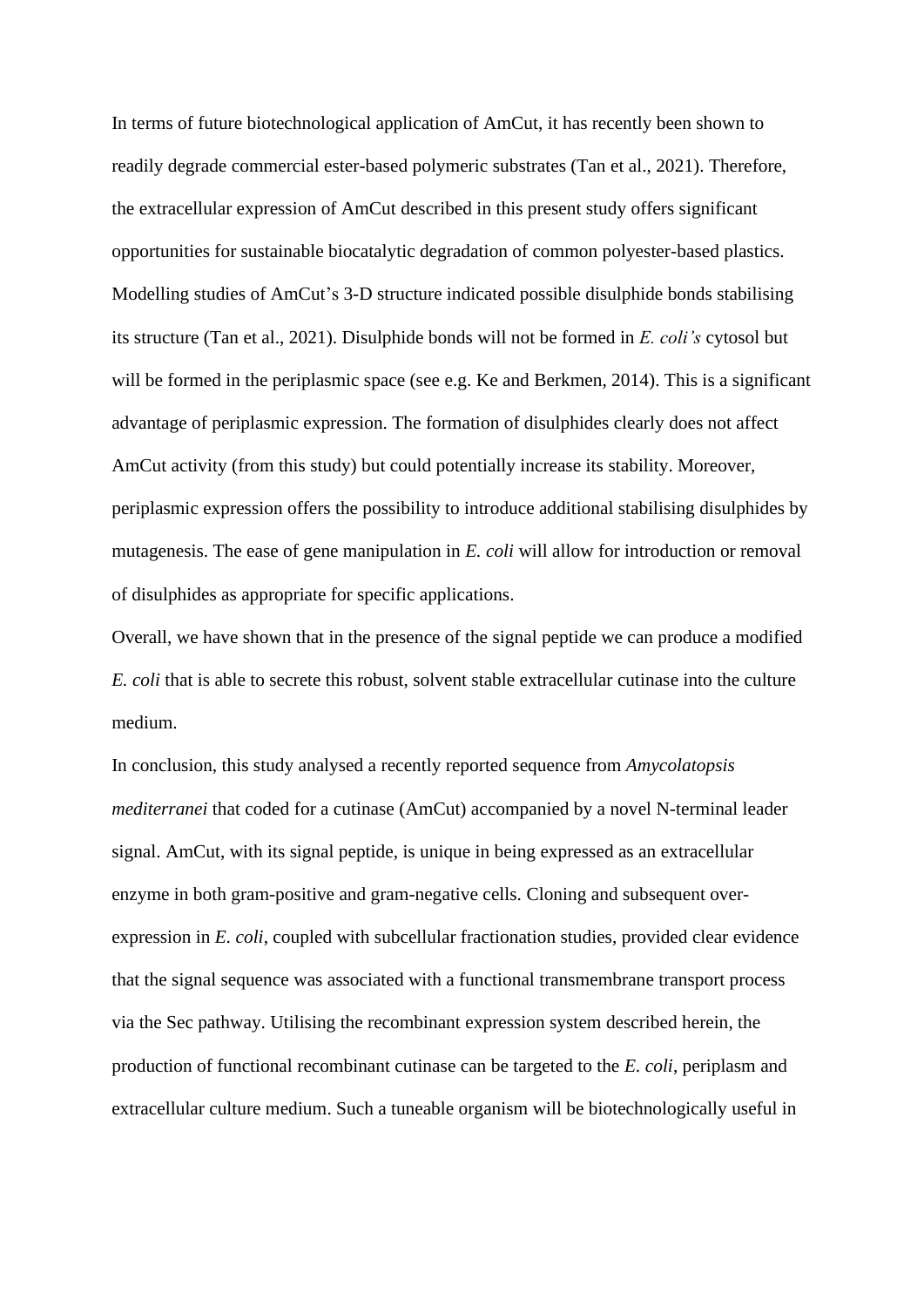applications where breakdown of lipids or other polyesters in the environment is required. Further studies in this area are ongoing.

#### **Declarations**

#### *Funding*

This work was supported by the Dublin Institute of Technology and Technological

University Dublin *Fiosraigh* Scholarship Scheme (YT) [grant number PB04049].

#### *Conflict of Interest/Competing Interests*

Author1 declares that she has no conflict of interest.

Author2 declares that he has no conflict of interest.

Author3 declares that she has no conflict of interest.

Author4 declares that he has no conflict of interest.

#### *Availability of Data and Material*

Data and materials are available upon request.

#### *Code Availability*

Not applicable.

### *Author Contributions*

All authors contributed substantially to this body of work, in the form of;

Conceptualization, Y.T, G.K.K., G.T.H. and B.J.R.; Data Curation, Y.T; Writing-

Original Draft Preparation, Y.T, G.K.K., G.T.H. and B.J.R.; Writing-Review &

Editing, Y.T, G.K.K., G.T.H. and B.J.R.; Supervision, G.K.K., G.T.H. and B.J.R.;

Project Administration, B.J.R.; Funding Acquisition, B.J.R., G.T.H. and Y.T

#### *Ethical Approval*

This article does not contain any studies with human participants or animals performed by any of the authors. The study was reviewed and approved the Dublin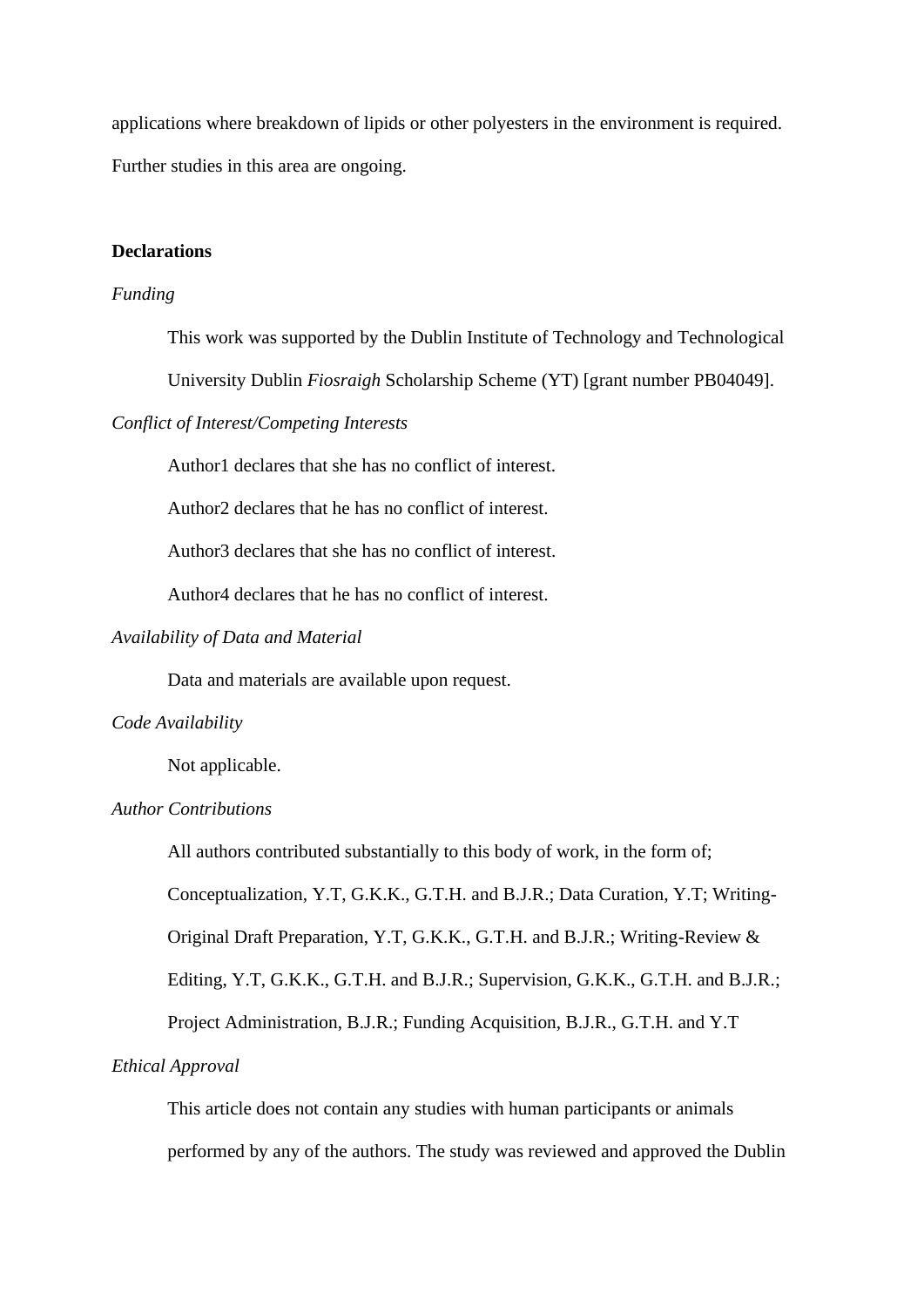Institute of Technology Research Ethics and Integrity Committee (Reference Number: 15-96)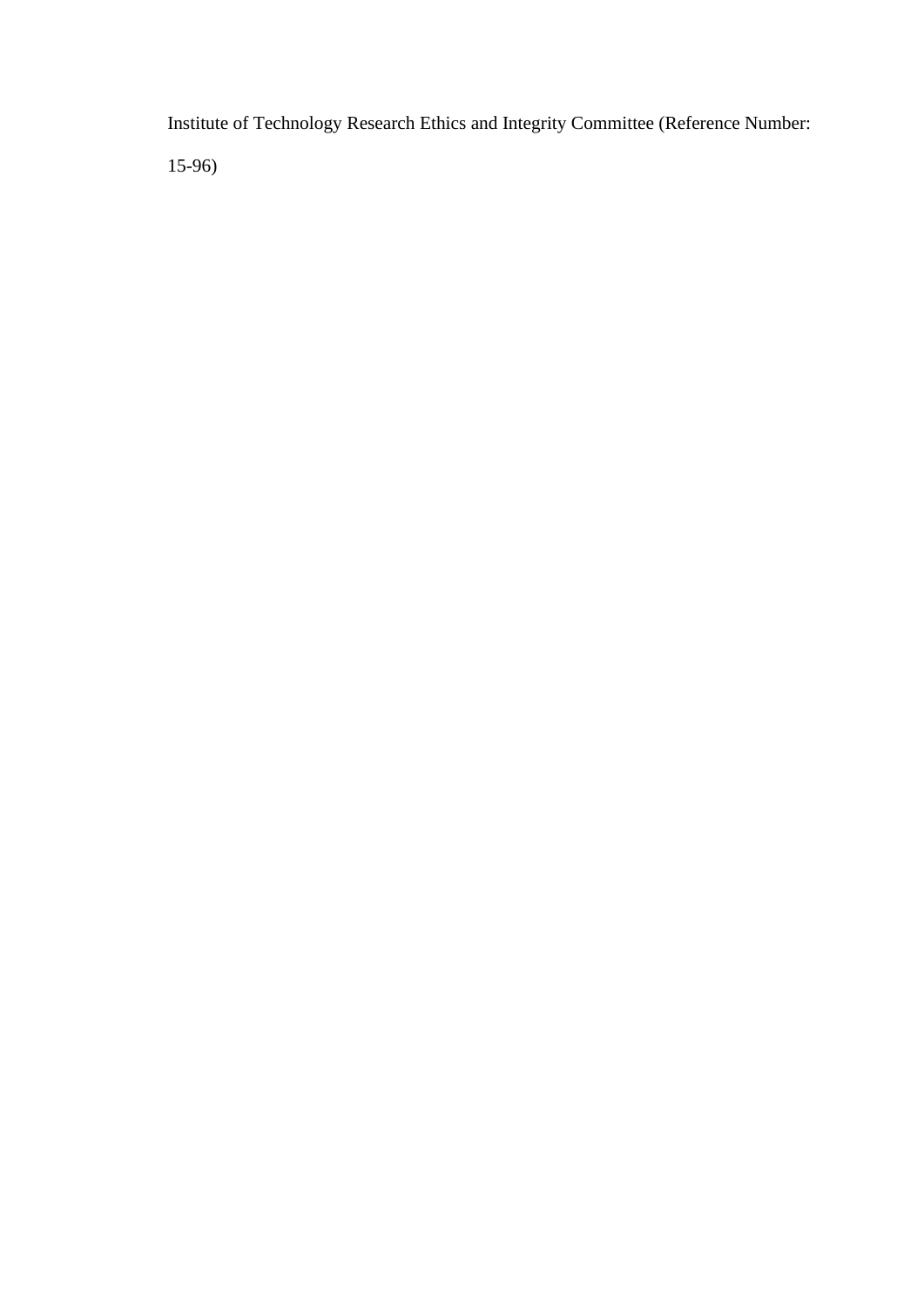#### **References**

- Altschul, S.F., Gish, W., Miller, W., Myers, E.W., Lipman, D.J. (1990). Basic local alignment search tool. *J. Mol. Bio.*, 215, 403-410.
- Buruaga-Ramiro C, Valenzuela SV, Pastor FIJ, Martínez J, Diaz P. (2020). Unexplored lipolytic activity of *Escherichia coli*: Implications for lipase cloning. *Enzyme Microb. Technol*. 139, 109590.
- Chen, S., Su, L., Chen, J., & Wu, J. (2013). Cutinase: characteristics, preparation, and application. *Biotechnology Advances*, 31, 1754-1767.
- Dheeman, D. S., Frias, J. M. and Henehan, G. T. M. (2010). Influence of cultivation conditions on the production of a thermostable extracellular lipase from *Amycolatopsis mediterranei* DSM 43304. *Journal of Industrial Microbiology and Biotechnology*, 37(1), 1–17.
- Dheeman, D. S. et al. (2011). Purification and properties of *Amycolatopsis mediterranei*  DSM 43304 lipase and its potential in flavour ester synthesis. *Bioresource Technology*, 102(3), 3373–3379.
- Duan X, Liu Y, You X, Jiang Z, Yang S, Yang S. (2017). High-level expression and characterization of a novel cutinase from Malbranchea cinnamomea suitable for butyl butyrate production. *Biotechnol Biofuels.*;10:223.
- Freudl, R. (2018). Signal peptides for recombinant protein secretion in bacterial expression systems. *Microb. Cell Fac.*, 17(1), 52.
- Ivankov, D.N., Payne, S.H., Galperin, M.Y., Bonissone, S., Pevzner, P.A., and Frishman D. (2013). How many signal peptides are there in bacteria? *Env. Micro.*, 15, 983-990.
- Jalal, A., Rashid, N., Ahmed, N., Iftikhar, S., and Akhtar, M. (2011). *Escherichia coli* signal peptidase recognizes and cleaves the signal sequence of xylanase from a newly isolated *Bacillus subtilis* strain R5. *Biochem. (Moscow)*, 76, 347-349.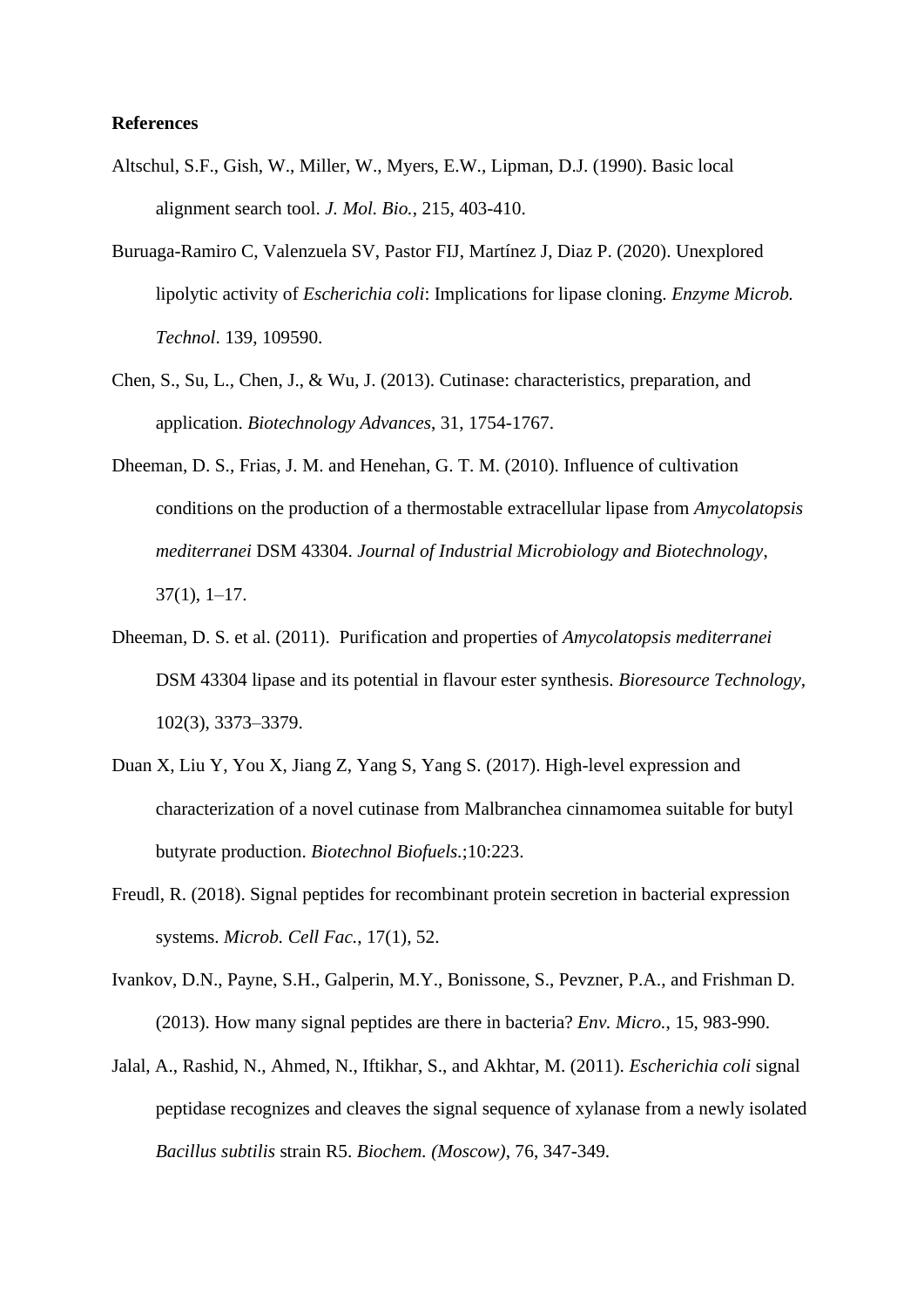- Jeong, H., Barbe, V., Lee, C.H., Vallenet, D., Yu, D.S., Choi, S.H., Couloux, A., Lee, S.W., Yoon, S.H., Cattolico, L., Hur, C.G., Park, H.S., Ségurens, B., Kim, S.C., Oh, T.K., Lenski, R.E., Studier, F.W., Daegelen, P., Kim, J.F. (2009). Genome sequences of *Escherichia coli* B strains REL606 and BL21(DE3). *J. Mol Biol*, 394. 644–652.
- Kang, Q. and Zhang D. (2020). Principle and potential applications of the non-classical protein secretory pathway in bacteria. *Applied Microbiology and Biotechnology*, 104, 953-965.
- Ke, N. and Berkmen, M. (2014). Production of Disulfide-Bonded Proteins in Escherichia coli. *Curr Protoc Mol Biol.* ;108:16.1B.1-21.
- Kim, Y.H., Lee, J. and Moon, S.H. (2003). Uniqueness of microbial cutinases in hydrolysis of p-nitrophenyl esters *J Microbiol Biotechnol*, 13, pp. 57-6
- Kleiner-Grote, G.R.M., Risse, J.M., Friehs, K. (2018). Secretion of recombinant proteins from E. coli. *Eng. Life Sci*. 18, 532-550.
- Kumar P, Ryan B, Henehan G.T.M. (2017). β-Glucosidase from Streptomyces griseus: Nanoparticle immobilisation and application to alkyl glucoside synthesis. *Protein Expr Purif.* 164-170. doi: 10.1016/j.pep.2017.01.011. Epub 2017 Feb 1. PMID: 28161545.
- Nyyssölä A. (2015). Which properties of cutinases are important for applications? *Appl Microbiol Biotechnol.* 12, 4931-4942.
- Peng R., Lin J., Wei D. (2011). Co-expression of an organic solvent-tolerant lipase and its cognate foldase of *Pseudomonas aeruginosa* CS-2 and the application of the immobilized recombinant lipase. *Appl. Biochem. Biotechnol.* 165, 926-937.

Priyanka P, Kinsella G.K., Henehan G.T., Ryan B.J. (2019). Isolation, purification and characterization of a novel solvent stable lipase from Pseudomonas reinekei. *Protein Expr Purif.* ;153:121-130.

Pulido, I.Y., Prieto, E., Pieffet, G.P., Méndez, L., and Jiménez-Junca, C.A. (2020). Functional Heterologous Expression of Mature Lipase LipA from Pseudomonas aeruginosa PSA01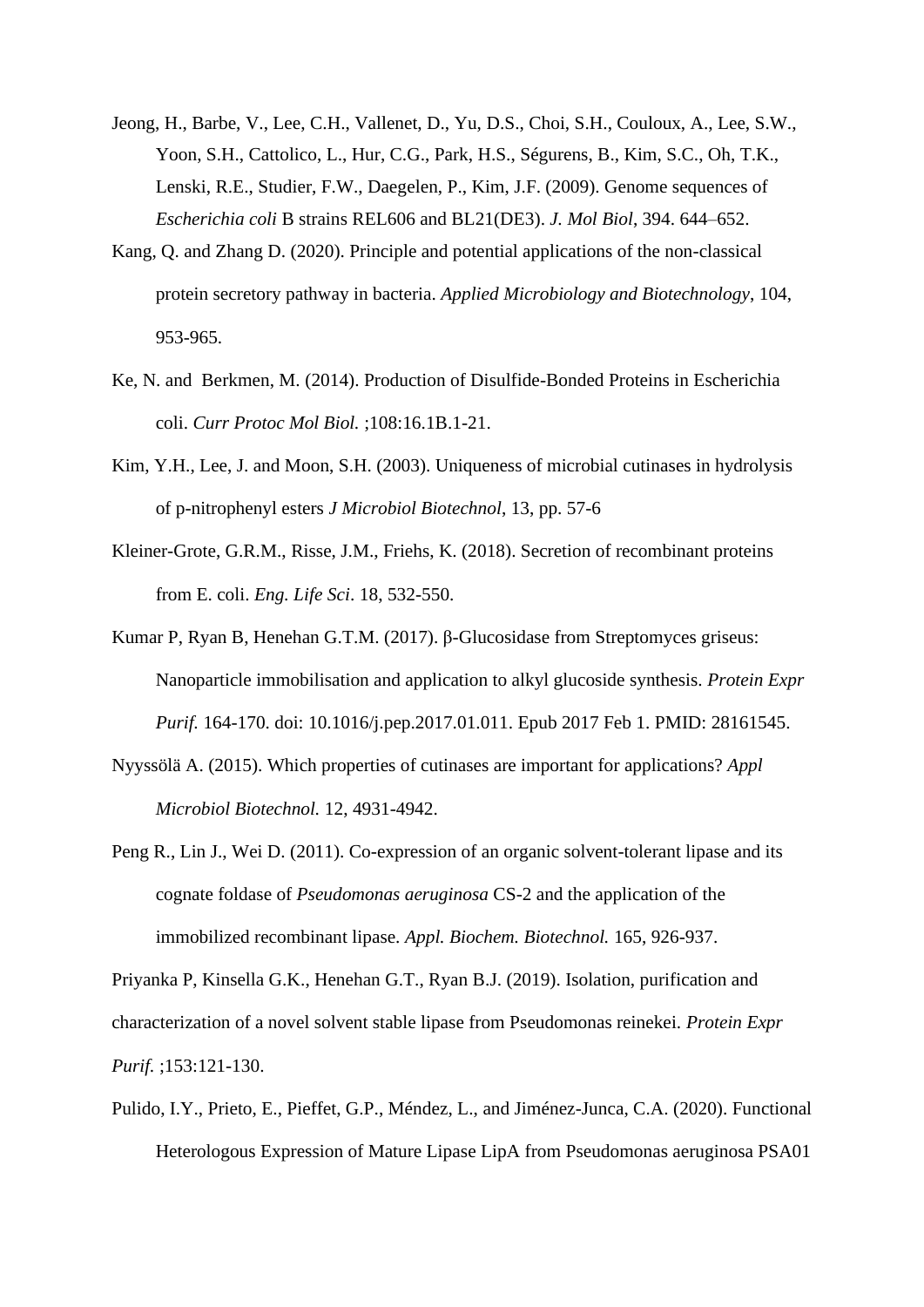in Escherichia coli SHuffle and BL21 (DE3): Effect of the Expression Host on Thermal Stability and Solvent Tolerance of the Enzyme Produced. Int. J. Mol. Sci., 21(11), 3925-3944.

- Rosano, G.L., and Ceccarelli, E.A. (2014). Recombinant protein expression in *Escherichia coli*: advances and challenges. *Front. Micro.*, 5, 172.
- Su, L., Xu, C., Woodard, R.W., Chen, J., and Wu, J. (2013). A novel strategy for enhancing extracellular secretion of recombinant proteins in *Escherichia coli*. *App. Micro. Biotech.*, 97, 6705–6713.
- Su L., Jiang Q., Yu L., Wu J. (2017). Enhanced extracellular production of recombinant proteins in *Escherichia coli* by co-expression with *Bacillus cereus* phospholipase *C. Microb. Cell Fact*. 16, 24.
- Singh, P., Sharma, L., Kulothungan, S.R., Adkar, B.V., Prajapati, R.S., Ali, P.S.S., Krishnan, B., and Varadarajan, R. (2013). Effect of signal peptide on stability and folding of *Escherichia coli* thioredoxin. *PLoS One*, 8, e63442.
- Schneewind, O., and Missiakas, D.M. (2012). Protein secretion and surface display in Grampositive bacteria. *Phil. Trans. Royal Soc. B: Bio. Sci.*, 367, 1123-1139.
- Tan, Y., Kinsella G.K., Henehan G.T., Ryan B.J. (2021). An extracellular lipase from Amycolatopsis mediterranei is a cutinase with plastic degrading activity. *Comp. Struc. Biotech. J.*, 19, 869-879.
- Uhoraningoga, A., Kinsella, G.K., Henehan, G.T., Ryan, B.J., (2021) β-glucosidase from Streptomyces griseus: Ester hydrolysis and alkyl glucoside synthesis in the presence of Deep Eutectic Solvents (2021) Current Research in Green and Sustainable Chemistry, Volume 4, 2021,100129.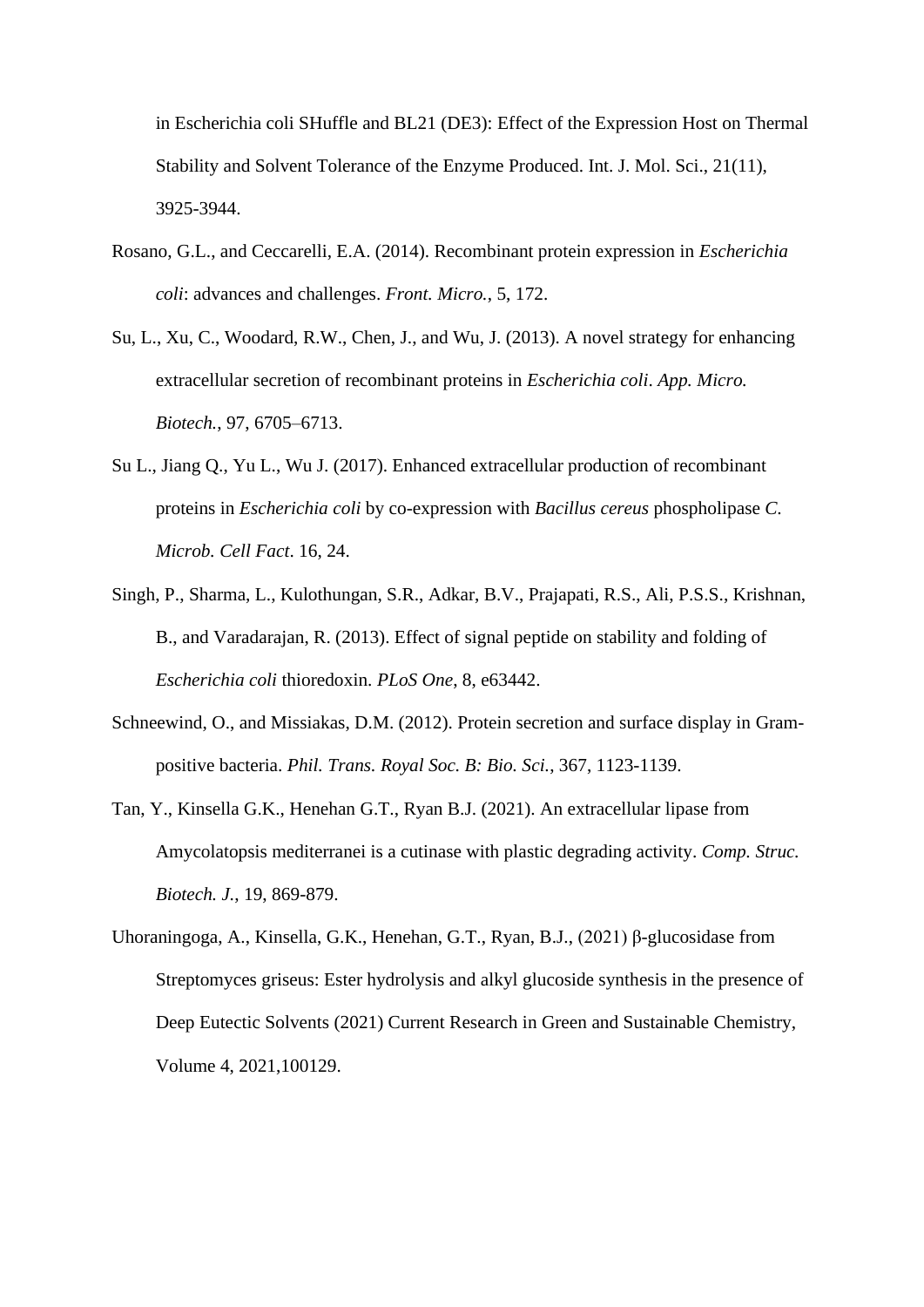- Wang, G., Xia, Y., Song, X. et al. Common Non-classically Secreted Bacterial Proteins with Experimental Evidence. *Curr Microbiol*., 72, 102–111 (2016).
- Winkler, U. K., and Stuckmann, M. (1979). Glycogen, hyaluronate, and some other polysaccharides greatly enhance the formation of exolipase by *Serratia marcescens. J. Bacter.*, 138, 663–670.
- Zhang, W., Lu, J., Zhang, S., Liu, L., Pang, X., & Lv, J. (2018). Development an effective system to expression recombinant protein in E. coli via comparison and optimization of signal peptides: Expression of *Pseudomonas fluorescens* BJ-10 thermostable lipase as case study. *Micro. Cell Fact.*, 17, 50.
- Zhang Z., Wang D., Xu Y. (2019). Soluble expression of mature Rhizopus chinensis lipase in *Escherichia coli* and enhancement of its ester synthesis activity. *Prot. Expr. Purif.*, 163, 105443.
- Zhou, Y., Lu, Z., Wang, X., Selvaraj, J.N., and Zhang, G. (2018). Genetic engineering modification and fermentation optimization for extracellular production of recombinant proteins using *Escherichia coli*. *App. Micro. Biotech.*, 102, 1545-1556.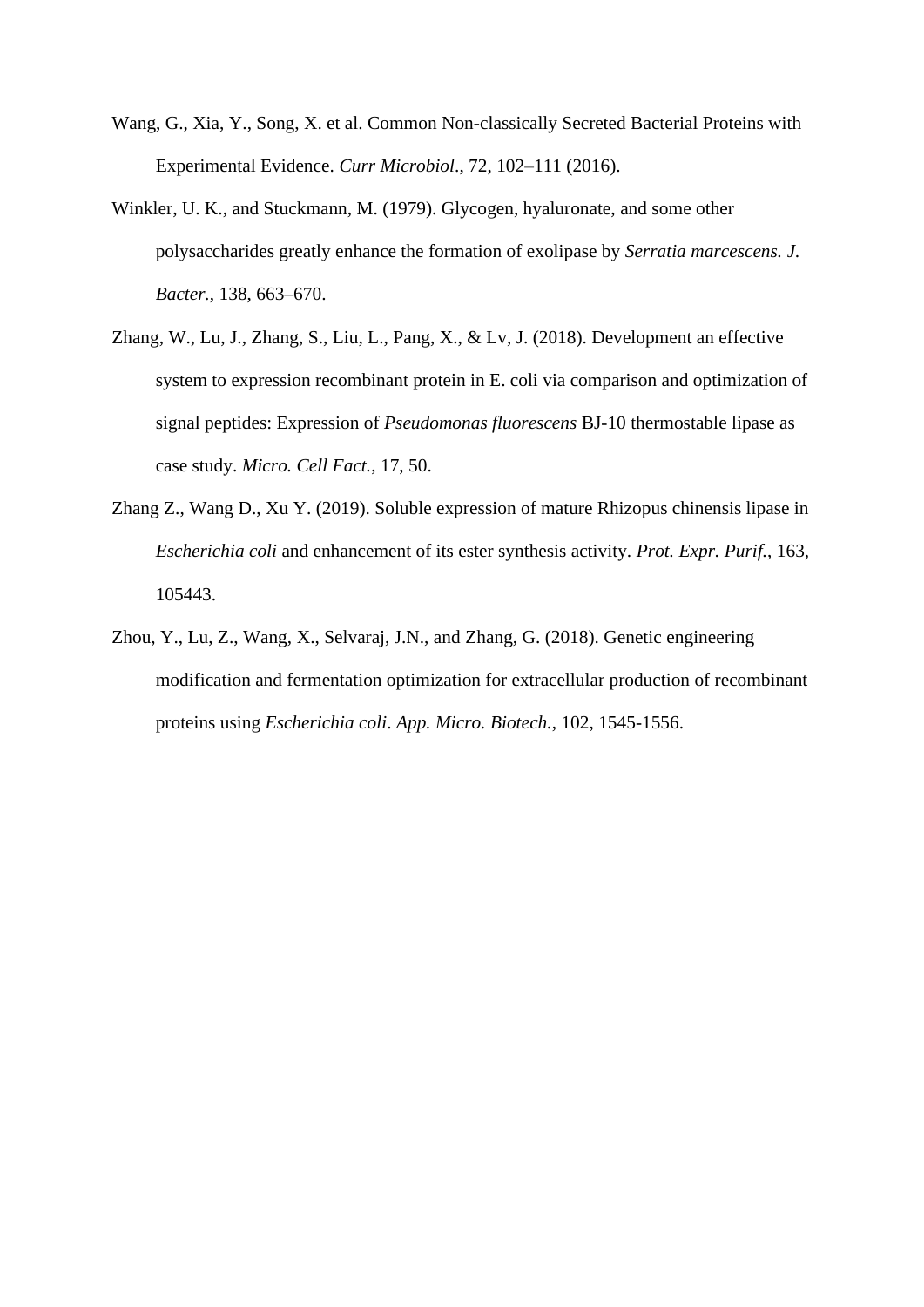**Table 1** Purification table for AmCut by affinity chromatography using Glutathione Agarose 4B as the resin and PreScission Protease for on-column GST tag cleavage.

**Fig. 1** (a) The nucleotide sequence alignment of the codon optimised version of *A. mediterranei* cutinase (AmCut) gene (AmCut\_OP; GeneBank Accession Number: **MZ424082**) with its native version (AmCut\_WT; NCBI RefSeq: **NC\_014318.1:8278536-8279465**). Identical nucleotides are highlighted in dark grey while different nucleotides are highlighted in light grey. The underlined nucleotide sequences represent the signal peptide encoding sequence. (b) Multiple sequence alignment of first six BLASTp hits for the input sequence of AmCut showing the N-terminal sequence highlighted in grey. These six BLASTp hits were: Alpha/beta hydrolase from *Amycolatopsis tolypomycina* (**WP\_091317053.1**), lipase from *Amycolatopsis mediterranei* (**WP\_013229249.1**), alpha/beta hydrolase from *Amycolatopsis* sp. CA-126428 (**WP\_103341189.1**), alpha/beta hydrolase from *Amycolatopsis* sp. CA-128772 (**WP\_103350823.1**), lipase from *Amycolatopsis vancoresmycina* (**WP\_033262049.1**). The leader sequence is upstream of the greyed out N-terminus sequence used for database interrogation.

**Fig. 2** The analysis of the putative signal peptide sequence in the AmCut gene using SignalP-5.0. Sequence 1-49 was predicted to be a Sec signal peptide (Probability  $= 0.845$ ) with the cleavage site most likely to be between amino acids 49 and 50. The probability that the peptide was either a TAT Signal peptide or Lipoprotein signal peptide was low at 0.1415 and 0.0058 respectively.

**Fig 3** (a) A schematic of the cloned construct comprising the signal peptide (SP) located upstream of the AmCut gene (AmCut\_OP) which resulted in an extracellularly secreted protein following expression. (b) The construct also contained a GST tag present in the pET49b vector to facilitate affinity purification. The signal peptide lies between the GST tag and the AmCut gene separated by a linker region. Following expression, the GST tag was removed using a specific protease.

**Fig. 4** Western blotting of IPTG-induced pET49b-AmCut expression lysate using HRP conjugated anti-GST antibodies. Lane 1 – pET49b-GST-AmCut expressed cell lysate; Lane 2, GST tagged β-glucosidase was used as a size guide (GST-β-glu; ~62kDa). The GST-AmCut fusion protein was expected to have a size of approximately 60kDa, while GST alone is approximately 26.9kDa. For clarity of display redundant lanes have been removed from the gel image. For the full unedited gel see supplementary Figure S1.